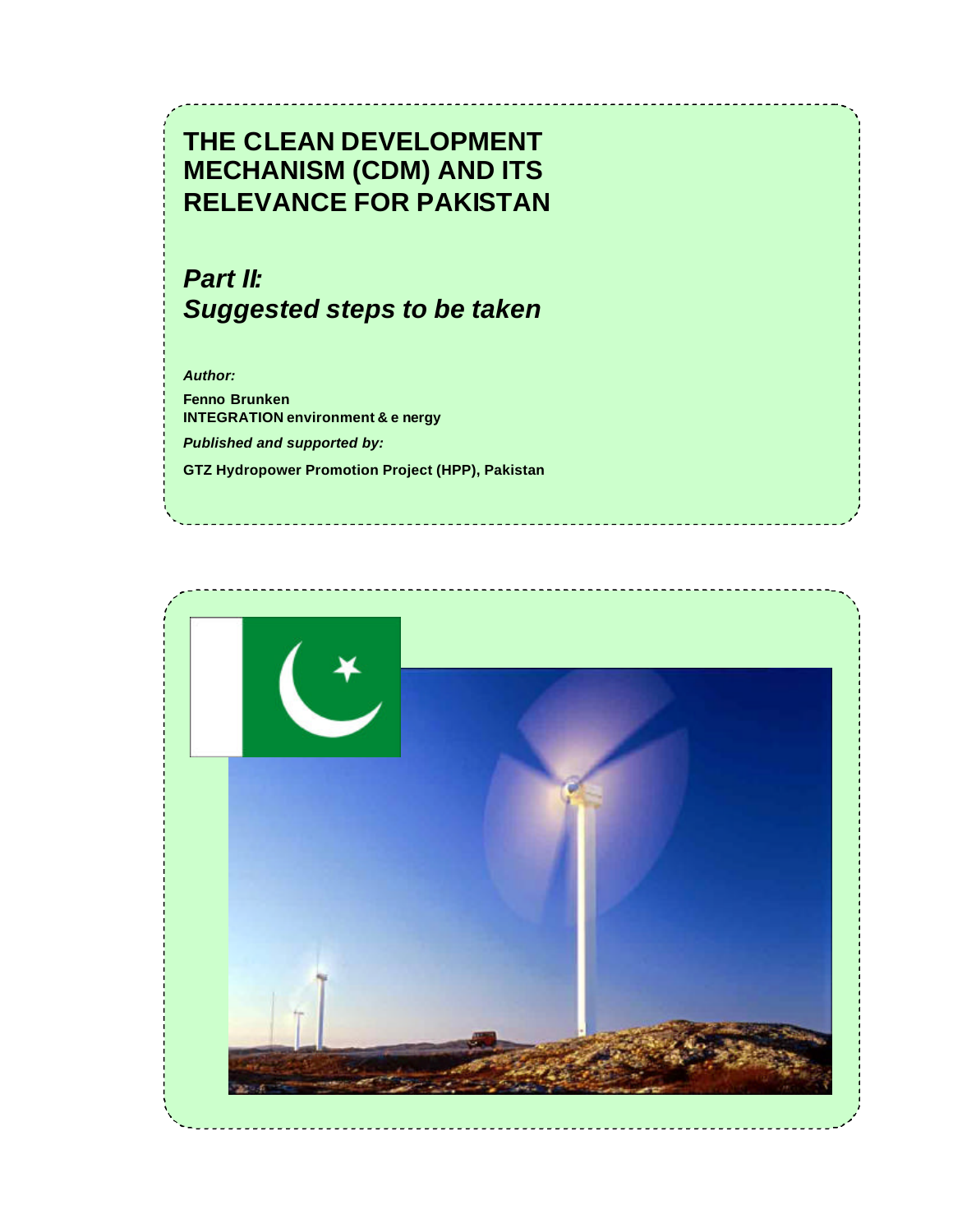|            | <b>Supported and published by:</b>        |  |
|------------|-------------------------------------------|--|
| <b>GTZ</b> |                                           |  |
|            | <b>Hydropower Promotion Project (HPP)</b> |  |
|            |                                           |  |
|            | <b>GTZ HPP Office</b>                     |  |
|            | F8/3 (Sector) - Street 5, House 63-A      |  |
|            | Islamabad / Pakistan                      |  |
|            | Tel: ++92 (51) 225 55 63                  |  |
|            | Fax: ++92 (51) 226 41 59                  |  |
|            |                                           |  |
|            |                                           |  |
|            |                                           |  |

| Author:              |                                                                     |  |
|----------------------|---------------------------------------------------------------------|--|
| <b>Fenno Brunken</b> |                                                                     |  |
|                      |                                                                     |  |
|                      |                                                                     |  |
|                      |                                                                     |  |
|                      |                                                                     |  |
|                      | <b>INTEGRATION</b>                                                  |  |
|                      | environment & energy<br><b>INTEGRATION environment &amp; energy</b> |  |
|                      | Bahnhofstrasse 9                                                    |  |
|                      | D-91322 Graefenberg/Germany                                         |  |
|                      |                                                                     |  |
| Tel:                 | ++49 9192 9959 -0                                                   |  |
| Fax:                 | ++49 9192 9959 -10                                                  |  |
|                      | Email forunken@integration.org                                      |  |
|                      | www.integration.org                                                 |  |
|                      |                                                                     |  |
|                      |                                                                     |  |
|                      |                                                                     |  |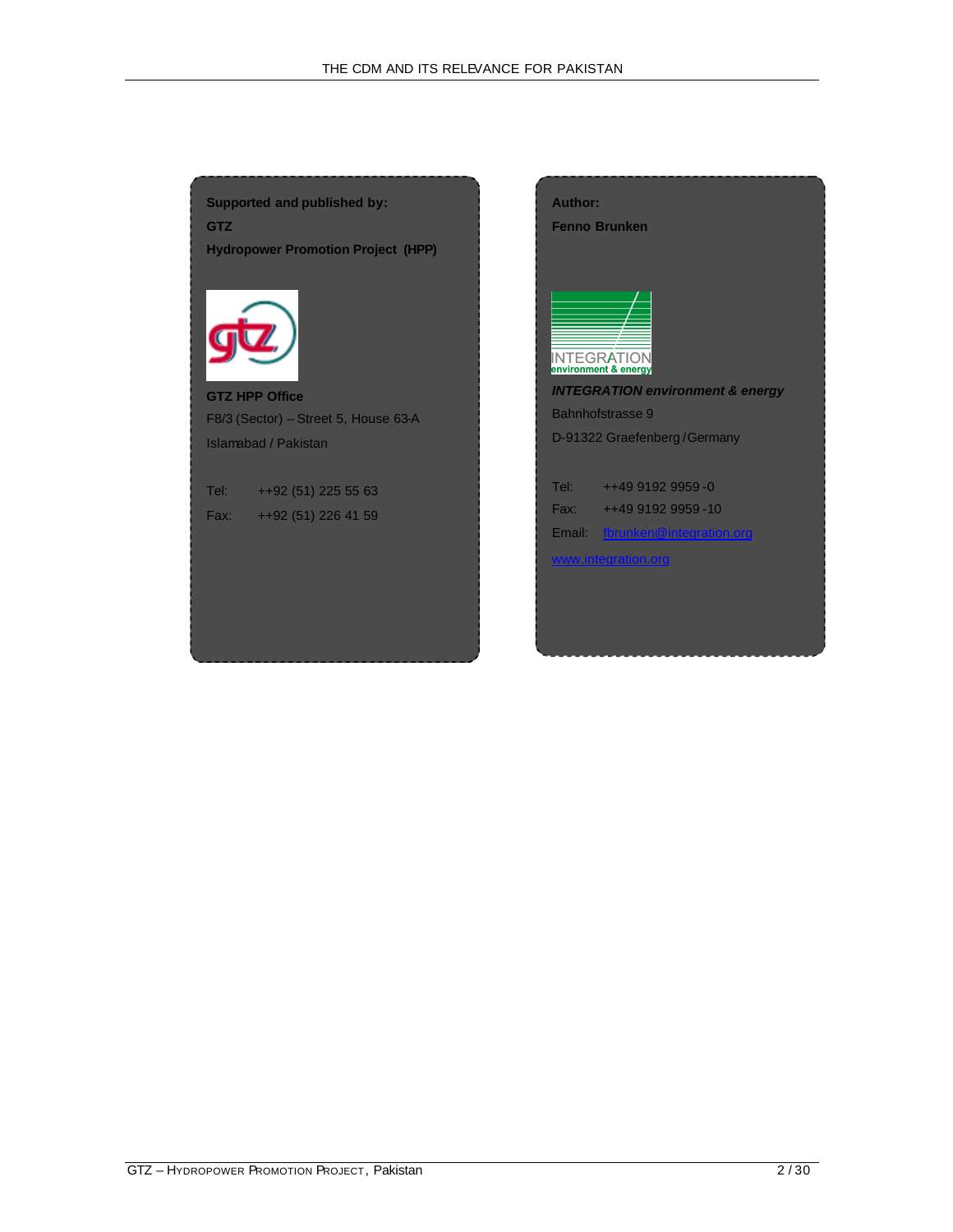### Content:

| 1. |        |                                                                                          |    |  |  |  |
|----|--------|------------------------------------------------------------------------------------------|----|--|--|--|
| 2. |        |                                                                                          |    |  |  |  |
|    | 2.1.   |                                                                                          |    |  |  |  |
|    | 2.1.1. | Vulnerability of Pakistan - Risks of Climate Change to Sustainable Development7          |    |  |  |  |
|    | 2.1.2. | Adaptation versus mitigation - different forms of and different tasks in preparedness  8 |    |  |  |  |
|    | 2.2.   |                                                                                          |    |  |  |  |
|    | 2.2.1. |                                                                                          |    |  |  |  |
|    | 2.2.2. |                                                                                          |    |  |  |  |
|    | 2.3.   |                                                                                          |    |  |  |  |
|    | 2.3.1. |                                                                                          |    |  |  |  |
|    | 2.3.2. |                                                                                          |    |  |  |  |
|    | 2.3.3. |                                                                                          |    |  |  |  |
|    | 2.3.4. |                                                                                          |    |  |  |  |
|    | 2.3.5. |                                                                                          |    |  |  |  |
|    | 2.3.6. |                                                                                          |    |  |  |  |
|    | 2.3.7. |                                                                                          |    |  |  |  |
|    | 2.4.   |                                                                                          |    |  |  |  |
|    | 2.5.   |                                                                                          |    |  |  |  |
|    | 2.5.1. |                                                                                          |    |  |  |  |
|    | 2.5.2. |                                                                                          |    |  |  |  |
|    | 2.5.3. |                                                                                          |    |  |  |  |
|    | 2.5.4. |                                                                                          |    |  |  |  |
| 3. |        |                                                                                          |    |  |  |  |
|    | 3.1.   |                                                                                          |    |  |  |  |
|    | 3.2.   |                                                                                          |    |  |  |  |
|    | 3.3.   |                                                                                          |    |  |  |  |
|    | 3.3.1. |                                                                                          |    |  |  |  |
|    | 3.3.2. |                                                                                          | 20 |  |  |  |
|    | 3.4.   |                                                                                          |    |  |  |  |
|    | 3.4.1. |                                                                                          |    |  |  |  |
|    | 3.4.2. |                                                                                          |    |  |  |  |
|    | 3.5.   |                                                                                          |    |  |  |  |
|    | 3.5.1. |                                                                                          |    |  |  |  |
|    | 3.5.2. |                                                                                          |    |  |  |  |
|    | 3.5.3. |                                                                                          |    |  |  |  |
|    | 3.5.4. |                                                                                          |    |  |  |  |
|    | 3.5.5. |                                                                                          |    |  |  |  |
| 4. |        |                                                                                          |    |  |  |  |
| 5. |        |                                                                                          |    |  |  |  |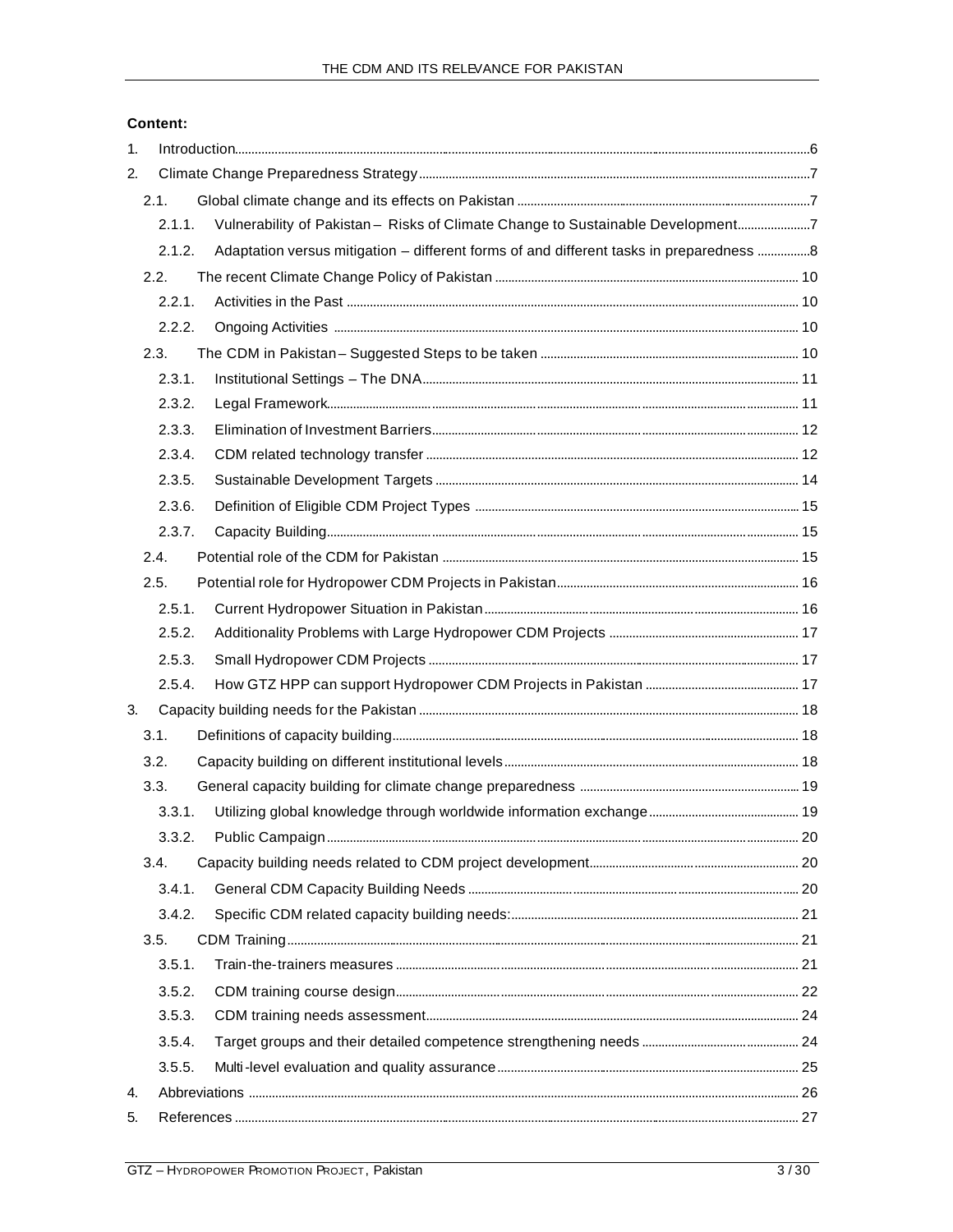### 6. Glossary................................................................................................................................................................................. 29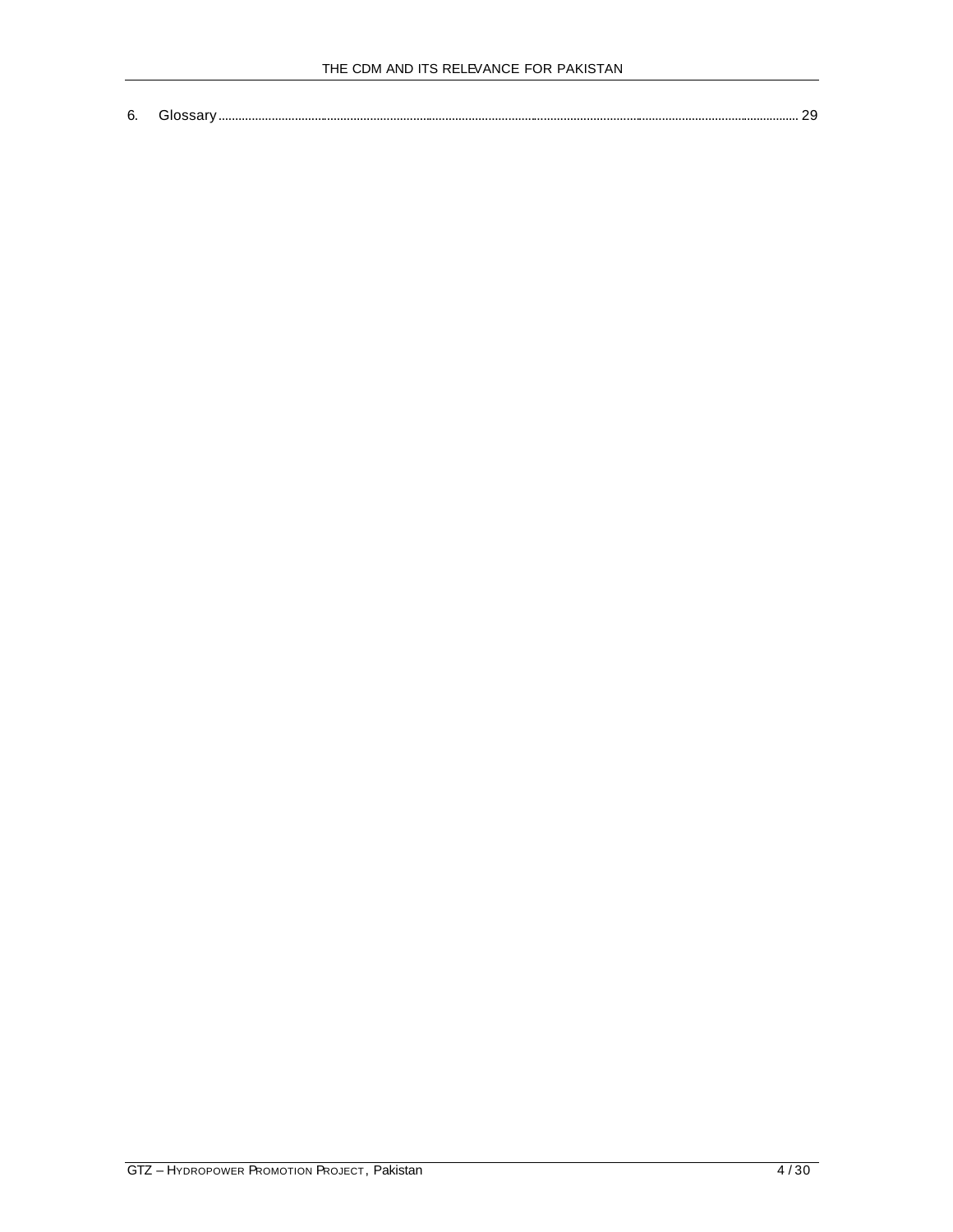#### **List of Boxes**

- Box 1: Main Inputs of GTZ Hydropower Promotion Project (HPP)
- Box 2: Major climate change vulnerability risks in Asia
- Box 3: Climate Change related policy sectors
- Box 4: UNFCCC Climate Change Adaptation Funds
- Box 5: Suggested Steps to be taken towards the attraction of foreign investment in CDM projects
- Box 6: Important aspects of technology transfer (TT) for developing countries like Pakistan
- Box 7: Important CDM capacity building fields
- Box 8: Proposed CDM training structure
- Box 9: Definition of Training Needs Assessment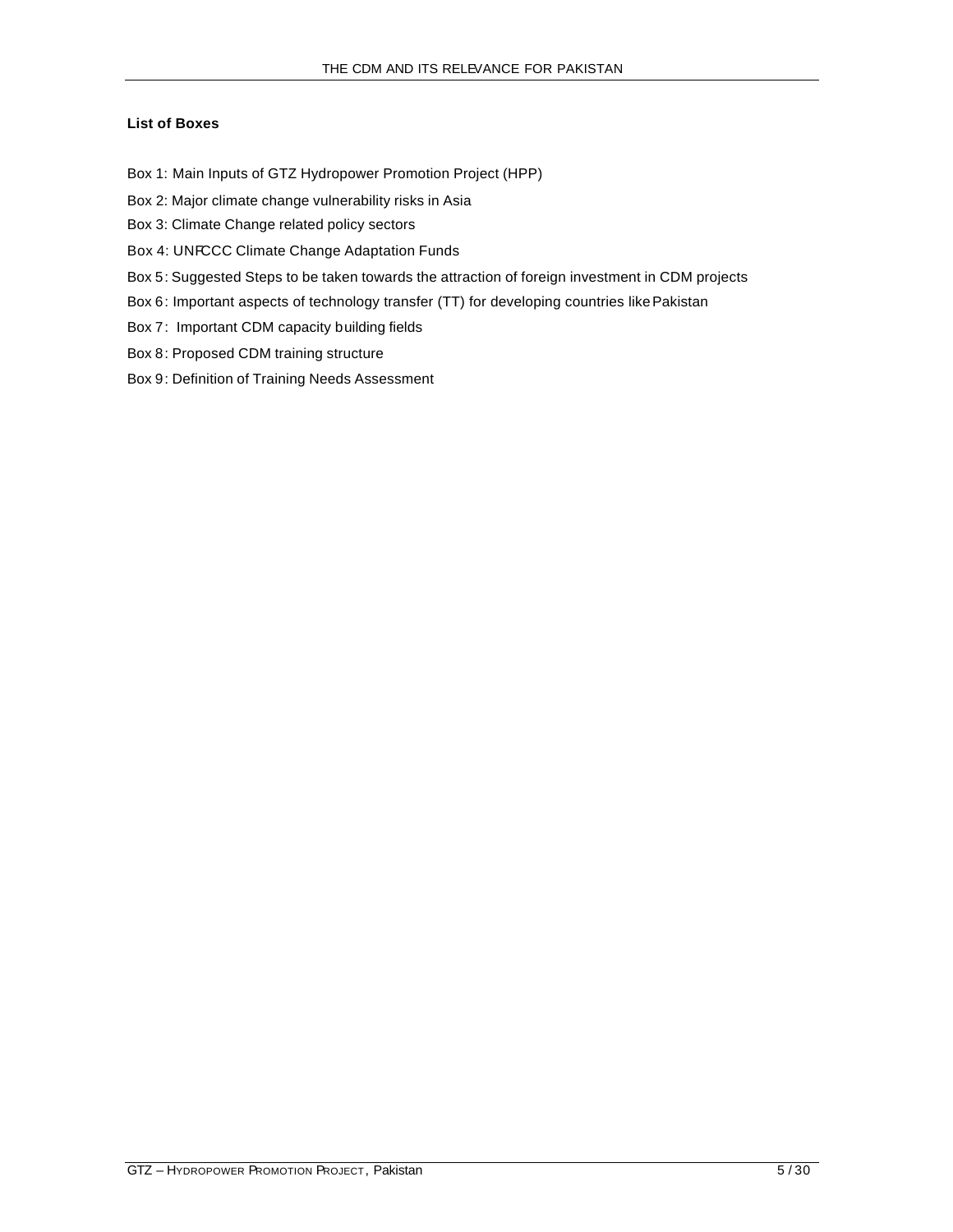# **1. Introduction**

According to the overwhelming majority of the global scientific community greenhouse gas (GHG) emissions will lead to global warming. And as a result of the international negotiations governments and companies of the industrialised countries are committed to reduce their emissions. The Clean Development Mechanism of the Kyoto Protocol gives these countries the oppo rtunity to reach their qua ntified emission limitation and reduction objectives (QUELROs) by financing emission reduction projects in developing countries. This implies that the developing countries will have to be prepared to attract inves tment in CDM projects from industrialised countries.

**Part I** of this paper ("The CDM in general"; which was published separately) gives a general ove rview on the current status of the international Climate Change negotiations and the specific CDM related rules which specify the procedures for implem enting CDM projects and gaining Certified Emission Reductions (CER).

The present **Part II** of the paper explains the major steps to be taken by the Government of Pakistan on the way to successfully implemented and certified CDM pr ojects.

This paper is region ally focussing on the relevance of the CDM for Pakistan as one of the smaller non-Annex I CDM host countries . Thematically the main aim of this paper is to provide policy support for the preparedness of Pakistan to the upcoming global climate change regime and the international emission trading in the framework of the Kyoto Protocol (KP) of the United Nations Framework Convention on Climate Change (UNFCCC).

This paper is not trying to provide precise advices for carrying out specific CDM projects and it is not trying to be a CDM handbook. The author gives an overview on the current status of CDM rules and pr ocedures and he is especially trying to provide a link from the CDM to the adaptation and capacity building needs in Pakistan.

This CDM paper is publis hed and supported by the **Hydropower Promotion Project (HPP).** The HPP project is funded by GTZ and implemented by INTEGRATION Energy & Environment

Reform of the power sector through restructuring and deregulation is high on the agenda of the Government of Pakistan (GOP). The GOP is committed to pursue a far reaching reform pr ogram for the power sector to help meet the country's future energy needs. This reform includes

the development of indigenous resources for power development.

This project will aid in meeting this objective as it has the goal to develop renewable energy systems, in particular hydropower, at economically efficient costs while mitigating any negative social and environmental aspects. Under this obje ctive the entire population of Pakistan, including the governmental and non -governmental sectors, are defined as the target group as they will all profit from an electricity supply increasingly based on local energy resources.

Within these target groups, the private sector as well as other groups that have influence on the environmental standards and the socially acceptable development of hydropower is of pa rticular importance. The political responsible as well as the implementing agency is the Ministry of Water and Power and within the Ministry, the Central Coordinating Unit (the technical unit for water power affairs in the Office of the Chief Engineering Advisor) and the PPIB (Private Power and Infrastructure Board).

The intermediary agents are HEPO (the water power planning organization of WAPDA), WEA (WAPDA Engineering Academy) and CEWRE (the Centre of Excellence in Water Resource Engineering at the University for Engineering and Technology, Lahore).

Furthermore, the project comprise capacity building on the provincial level in appropriate hydro power projects.

#### **Box 1: Main Inputs of GTZ Hydropower Prom otion Project (HPP):**

- Give priority to the role of hydropower development
- Develop and introduce appropriate regulations and energy policy reform for use in sustainable hydropower development
- Prepare a strategy for developing and financing hydropower projects
- Integrate concerns of EIA and WCD into  $ap$ propriate environmental regulations
- Strengthen the energy and power related institutions for ensuring the environmentally and socially sound development of water power through dialogue with the decision makers.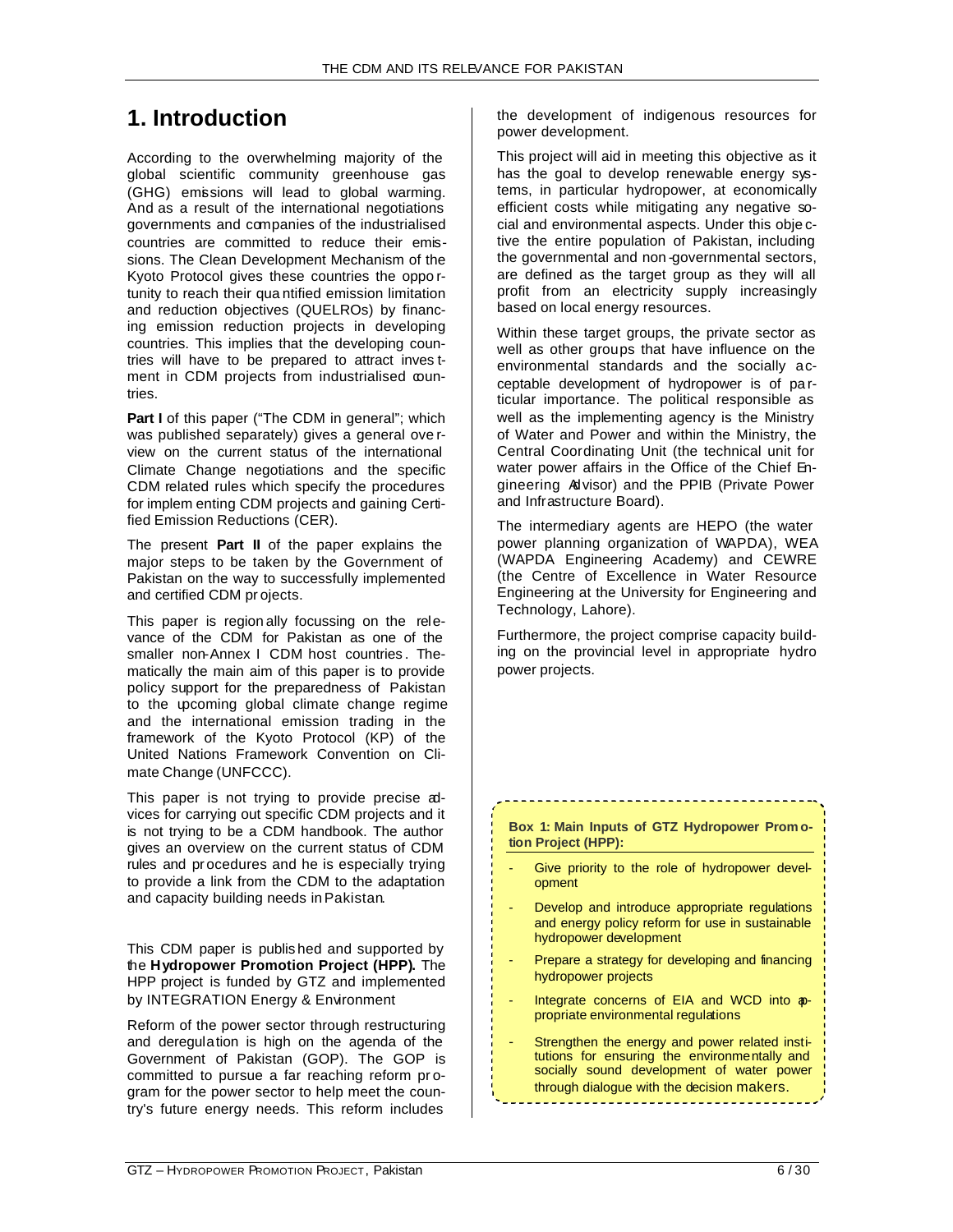# **2. Climate Change Preparedness Strategy**

### *2.1. Global climate change and its effects on Pakistan*

### **2.1.1. Vulnerability of Pakistan – Risks of Climate Change to Sustainable Development**

For many developing countries a direct link between sustainable development criteria for CDM projects on the one hand and vulnerability to climate change on the other hand is evident. Implementation and performance of CDM pr ojects in Pakistan can help to reach both targets, sustainable development and protection from climate change.

#### **(1) Climate Change is a reality**

The *Intergovernmental Panel on Climate Change*  (IPCC) as the main institution for global warming analysis has noticed that the likelihood of global warming is rising. Currently available general circulation models (GCMs) suggest that the areaaveraged annual mean warm ing would be about

3°C in the decade of the 2050s and about 5°C in the decade of the 2080s over the land regions of Asia as a result of future increases in atmospheric concentration of greenhouse gas es.

An annual mean increase in precipitation of approximately 7% in the 2050s and approximately 11% in the 2080s over the land regions of Asia is projected from future increases in atmospheric concentration of greenhouse gases (IPCC 2001a).

#### **(2) Developing countries will be affected**

Although area-averaged annual mean precipitation is projected to increase in temperate Asia, a decline in summer precipitation is likely over the central parts of arid and semiarid Asia. Because the rainfall over this region is already low, severe water-stress conditions—leading to expansion of deserts—are quite possible, with rises in surface air temperature and depletion of soil moisture.

The socioeconomic environment of many cou ntries in Asia is characterized by high populati on density and relatively low rates of economic growth.

#### **(3) Existing vulnerability to climate change**

For Pakistan the overall situation is similar so several of the following problems are likely to occur here, too. Also in Pakistan surface water

#### **Box 2: Major climate change vulnerability risks in Asia**

Based on present scientific research, the following risks linked to changes in climate and its variability for Asia are identified:

- The dangerous processes of permafrost degradation resulting from global warming would increase the vulnerability of many climate-dependent sectors affecting the economy in boreal Asia. \*\*\*
- Surface runoff increases during spring and summer periods would be pronounced in boreal Asia. \*\*\*
- The frequency of forest fires is expected to increase in boreal Asia. \*\*\*
- The large deltas and coastal low -lying areas of Asia could be inundated by sea-level rise. \*\*\*\*
- The developing countries of temperate and tropical Asia already are quite vulnerable to extreme climate events such as droughts and floods; climate change and its variability could exacerbate these vulnerabilities. \*\*\*\*
- Increased precipitation intensity, particularly during the summer monsoon, could increase flood-prone areas in temperate and tropical Asia. There is a potential for drier conditions in arid and semi-arid Asia during summer, which could lead to more severe droughts. \*\*\*
- Freshwater availability is expected to be highly vulnerable to anticipated climate change. \*\*\*\*

- Tropical cyclones could become more intense. Combined with sea-level rise, this impact would result in enhanced risk of loss of life and properties in coastal low -lying areas of cyclone-prone countries of Asia. \*\*\*
- Crop production and aquaculture would be threatened by a combination of thermal and water stresses, sea level rise, increased flooding, and strong winds associated with intense tropical cyclones. \*\*\*\*
- Warmer and wetter conditions would increase the potential for a higher incidence of heat-related and infectious diseases in tropical and temperate Asia. \*\*\*
- Climate change would exacerbate threats to biodiversity resulting from land-use/cover change and population pressure in Asia.\*\*\*

*Certainty level from (\*) "very low confidence" to "very high confidence" (\*\*\*\*\*).*

*Source: (IPCC 2001a)*

GTZ – HYDROPOWER PROMOTION PROJECT, Pakistan 7 / 30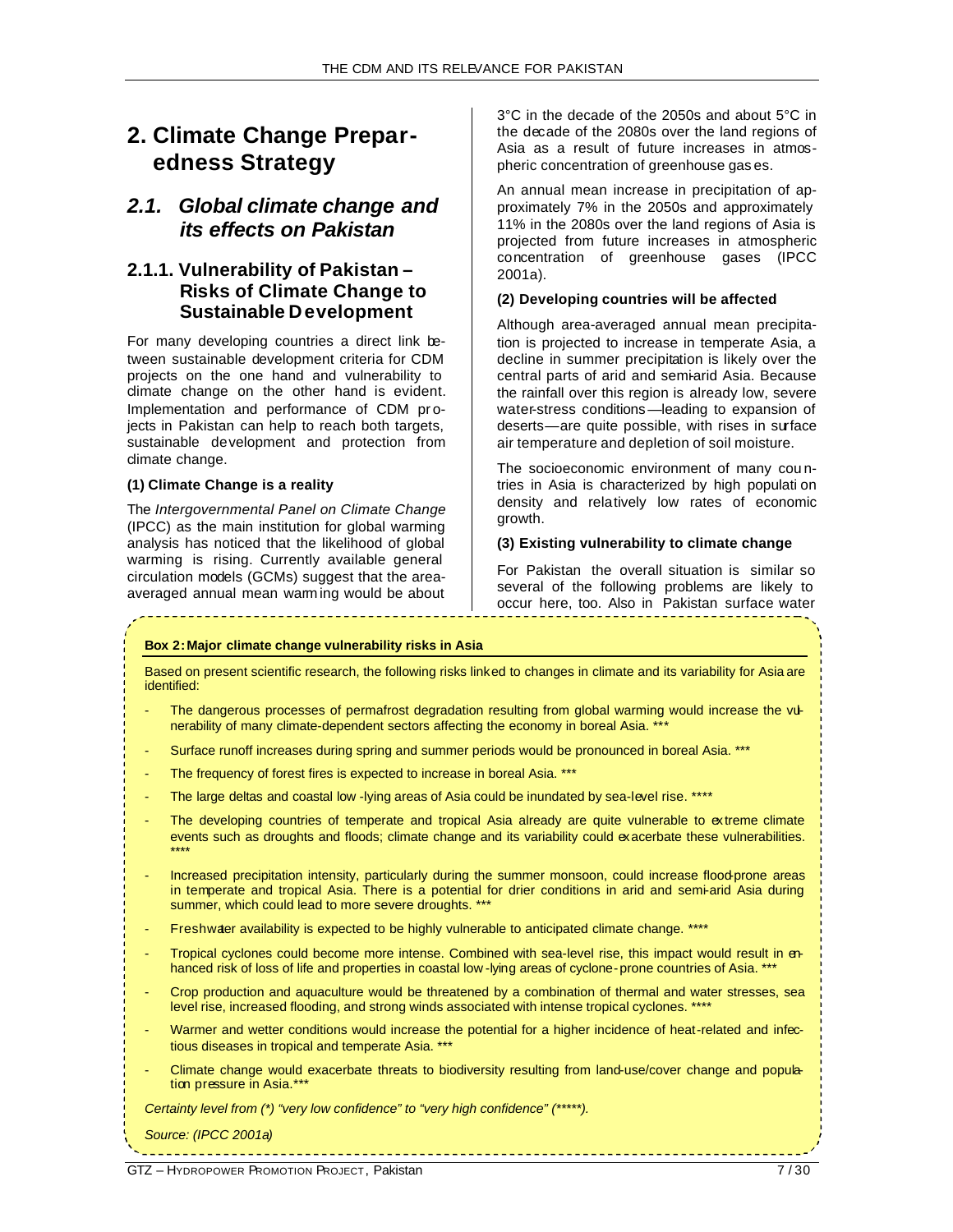and groundwater resources play vital roles in forestry, agriculture, fisheries, livestock production, and industrial activity. Therefore the water and agriculture sectors are the most sensitive to climate change-induced impacts in Pakistan . Among others (see Box 2) the following impacts on Asian ecosystems are predicted by the IPCC (2001a):

- Forest ecosystems in boreal Asia would suffer from floods and increased volume of runoff associated with melting of permafrost regions.
- The dangerous processes of permafrost degradation resulting from global warming strengthen the vulnerability of all relevant climate -dependent sectors affecting the economy in high-latitude Asia.
- Although the frequency and severity of floods eventually would increase in many countries of Asia, arid and semiarid regions of Asia could experience severe waterstress conditions.
- The stresses of climate change are likely to disrupt the ecology of mountain and highland systems in Asia.
- Major changes in high-elevation ecosystems of Asia can be expected as a cons equence of the impacts of climate change.
- Many species of mammals and birds and a large population of many other species in Asia could be exterminated as a result of the synergistic effects of climate change and habitat fragmentation.
- Glacial melt also is expected to increase under changed climate conditions, which would lead to increased summer flows in some river systems for a few de cades, followed by a reduction in flow as the glaciers disappear.

From the economic view these impacts on the Ecology could lead to impacts on several economic fields:

- Losses in the amount of agricultural production
- Decrease of food security
- Decrease in the productivity of warm and coolwater fishery

Most countries will not be able to just wait for the unsure effects of the mitigation of GHGs by the Kyoto Protocol. The dramatic impacts of the pr edicted global climate change described above will take place anyhow to a yet unknown extent. So the implementation of adaptation measures will be crucial even if the reduction of GHGs striven by the Kyoto Protocol will occur soon.

### **2.1.2. Adaptation versus mitigation – different forms of and different tasks in preparedness**

The *Third IPPC Assessment Report* (IPCC 2001a) confirmed the potentially devastating impacts of the ongoing global climate change. No amount of adaptation can replace mitigation measures. And even the strongest mitigation efforts can not eliminate the need for adaptation measures in many countries. Therefore this chapter should not be titled *"adaptation versus mitigation"* but *"adaptation plus mitigation"*! Both have to be implemented hand-in-hand.



During recent years the main focus of the inte rnational climate change negotiations was set on reducing GHG emissions by mitigation measures (Michaelowa 2001). The Kyoto Protocol as one of the main global GHG mitigation instruments set legally binding reduction targets for the industrialised countries and will hopefully come into force in the near future. But nevertheless most countries worldwide will have to prepare themselves for the upcoming climate change d etected by the IPPC. Therefore the implementation of adaptation measures will be crucial. For develo ping countries like Pakistan which are not that attractive for CDM investment yet adaptation will become much more important because there is only a small amount of emissions that can be reduced in these countries.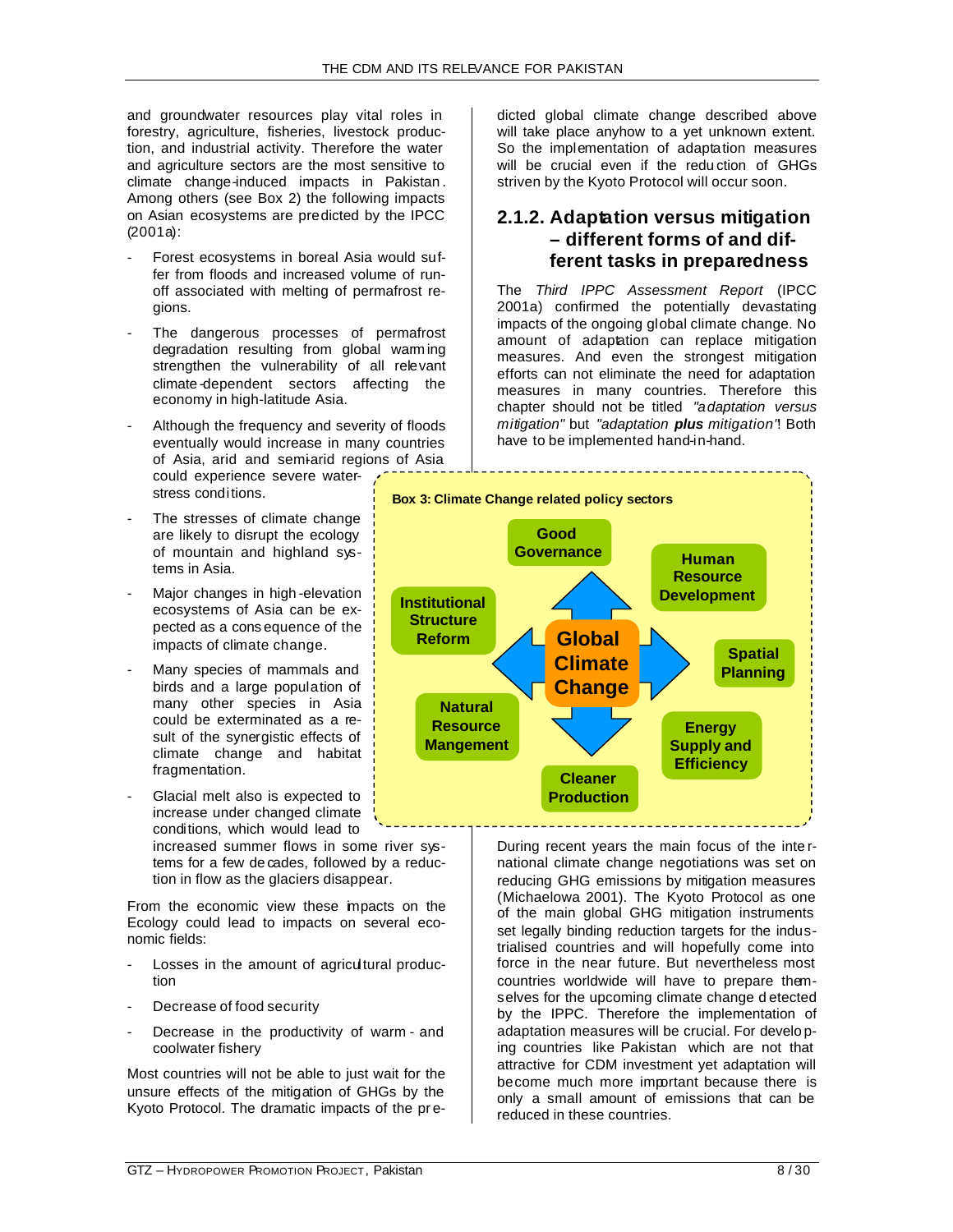The impacts global climate change will cause to human systems include mainly water resources: agriculture (especially food security) and forestry; coastal zo nes and marine systems (fisheries); human settlements, energy, and industry; insurance and other financial services; and human health (IPCCb).

Several policy sectors are affected by climate change and should be included in adaptation and mitigation policy changes (see Box 3).

In all of these sectors human resource development, capacity building and training of gover nmental stakeholders for climate change impact preparedness should take place (see Chapter 3).

The UNFCCC has adopte d three Funds to support adaptation activities in non Annex I countries (see Box 4). The LDC Fund, which is the only Fund of the three that is currently operational, is supporting the Least Developed Countries (LDC) to prepare their National Adaptation Programmes of Action (NAPAs). N APAs will communicate priority activities addressing the urgent and im mediate needs and concerns of the least developed coun tries, relating to adaptation to the adverse effects of climate change. The rationale for developing NAPAs rests on the low adaptive capacity of LDCs, which renders them in need of immediate and urgent support to start adapting to current and projected adverse effects of climate change. Activities proposed through NAPAs would be those whose further delay could increase vulnerability, or lead to increased costs at a later stage.

In addition, knowledge generation and dissemination related to climate impacts and vulnerability assessments are essential for making poverty reduction strategies more effective by mainstreaming and integrating climate issues. The IPCC has played a key role in reviewing and synthesizing information about climate change, its im pacts, and potential adaptation measures, with a view to informing the UNFCCC negoti ations. This knowledge needs to be made more accessible to decision makers, development agencies, and civil society in order to enable them to use it to inform their own work.

Finally, the implementation experience of the development agencies needs to be shared with the UNFCCC proces s with a view to informing the dialog on opportunities available to integrate adaptation responses in sustainable development. Accordingly, the sharing of analytical tools and project experience should be promoted and interagency collabor ation should be enhanced (Sperling 2003).

#### **Box 4: UNFCCC Climate Change Adaptation Funds**

In July 2001, the COP created three new funds to further assist developing cou ntries to adapt for climate change impacts (see below). Many developed countries also pledged a combined contribution of € 450 million per year by 2005 through these funds plus existing avenues to help developing countries manage their emissions and adapt to climate change.

#### **Least Developed Country Fund (LDC):**

The LDC Fund, which is the only Fund of the three that is currently operational, is supporting the Least Developed Countries to prepare National Adaptation Programmes of Action (NAPAs). This is accompanied by the formation of the Least Developed Countries Expert Group (LEG), which is emphasizing the focus on poverty reduction during adaptation planning..

#### **Special Climate Change Fund (SCCF):**

The special climate change fund will finance activities relating to climate change in the areas of adaptation; technology transfer; energy, transport, industry, agriculture, forestry and waste management; as well as activities to assist developing countries whose economies are highly dependent on income generated from fossil fuels in diversifying their economies.

#### **Kyoto Protocol A daptation Fund:**

This adaptation fund, operating under the Kyoto Protocol, will be financed from the "share of the proceeds" on the CDM and other sources of funding. Revenues from 2% of the credits generated by clean development mechanism projects will be paid into this fund.

*Source: www.unfccc.org*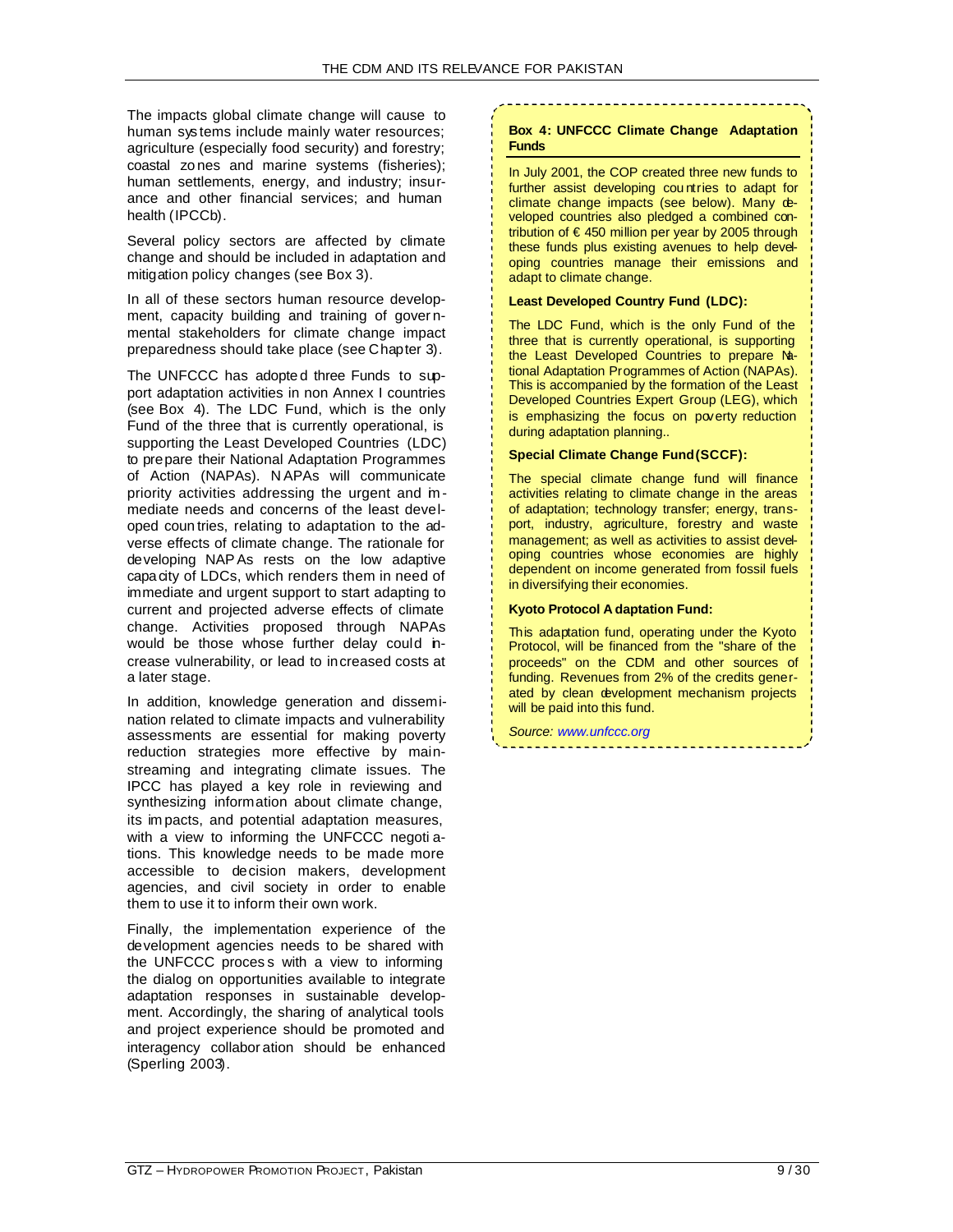### *2.2. The recent Climate Change Policy of Pakistan*

### **2.2.1. Activities in the Past**

In the past 15 years Pakistan carried out some major steps in the framework of the UNFCCC.

### **(1) The ALGAS Project**

The Pakistan national inventory of GHG sources and sinks is being prepared as part of the Asia Least-cost Greenhouse Gas Abatement Strategy (ALGAS) Project. The broader objective of the ALGAS project is to provide a framework for selected countries in the Asian region enabling them to evolve a strategic plan that effectively reduces the growth in emissions of greenhouse gases, in particular CO2, CH4, N2O, and others. The National GHG Inventory is the first of three main components of the ALGAS project and has been funded through the GTZ. The remaining two project components, i.e., the identification of GHG mitigation options and projects, and the development of a least-cost national GHG abatement strategy, follow from the preparation of the Pakistan National GHG Inventory. These project components have be en financed by the Global Environment Facility (GEF) and are being implemented by the Asian Development Bank (ADB).

#### **(2) National GHG Inventory as part of the AL-GAS project**

As a first step in preparing the national GHG inventory, a preliminary GHG inventory was prepared in February 1996. This report identified the procedures prescribed by the Inter-governmental Panel for Climate Change (IPCC) for estimating a national GHG emission inventory in six source categories, i.e., energy, industrial processes, solvents and other uses, agriculture and livestock, forestry and land use change, and waste. In particular, the Report documented GHG emissions from the energy sector using the IPCCrecommended top-down Reference Approach. The Report also identified secondary information sources that could provide the emission and activity data needed to prepare the Inventory. Additional data requirements were also identified for cases where existing information is lacking in form or content that the inventory needs, such as in agriculture and livestock, waste and industrial processes (GTZ 1998).

#### **(3)** *Pakistan's Initial Communication on Climate Change*

Pakistan's Initial Communication was published in November 2003. It contains a huge amount of

data and policy advices concerning mainly the following fields:

- **National Circumstances**
- **GHG Inventory**
- Climate Change Impact in Key Sectors
- Adaptation Measures
- Education, Training and Public Awareness

In addition to these UNFCCC related steps a number of activities is needed to be prepared for the Kyoto Protocol and especially for the pe rformance of CDM projects in Pakistan.

### **2.2.2. Ongoing Activities**

Pakistan hasn't signed nor ratified the Kyoto Protocol yet. But Pakistan took several steps towards the participation in the international climate change regime:

- The Ministry of Environment is registered as *Designated National Authority* at the **UNFCCC**
- A *National Focal Point on CDM* will likely be established at the Ministry of Environment in the near future

The Government of Pakistan (GoP) decided recently to force the process leading to the ratific ation of the Kyoto Protocol. The Ministry of Environment (MoE) declared its willingness and ability to identify and implement CDM projects in Pakistan.

Pakistan is not one of the "big" CDM host cou ntries (which most likely will be China, India and Brazil) but it has a huge potential of renewable energy and energy efficiency CDM projects.

### *2.3. The CDM in Pakistan – Suggested Steps to be taken*

Several steps have to be taken and barriers have to be removed to attract foreign investment in CDM projects in Pakistan. The main measures that have to be implemented and carried out in the near future so that Pakistan could be part of the CDM regime will be described below (see Box 5).

There is a lot of literature available on the developing country's needs in building the institutional framework for the successful implementation of CDM projects. This chapter refers mainly to the very useful Guideline "Establishing National Authorities for the CDM" published by the *Intern ational Institute for Sustainable Development and the Center for Sustainable Development in the*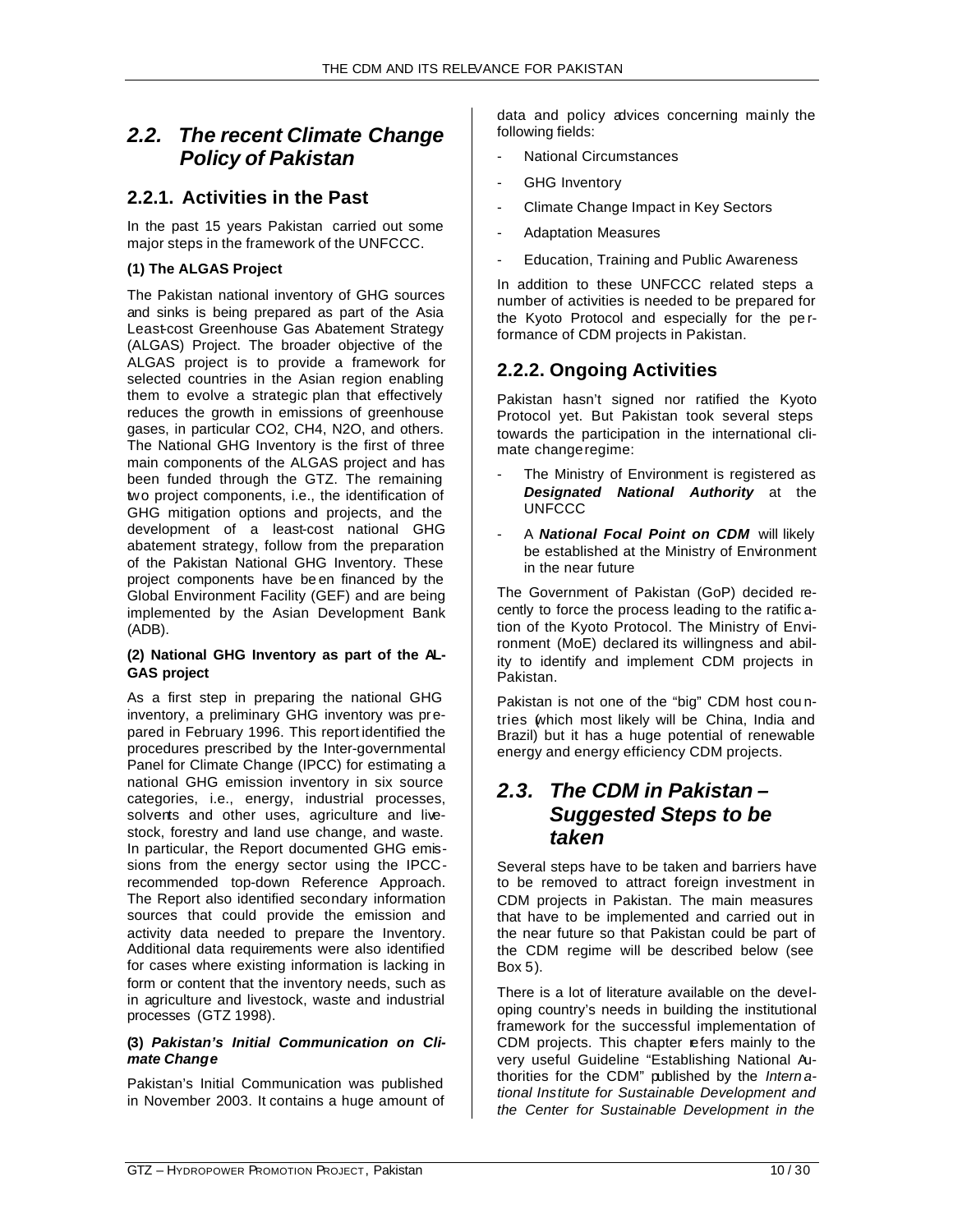*Americas* (CSDA 2002). Therefore this chapter is concentrating on providing additional support focused on specific needs for Pakistan.

### **2.3.1. Institutional Settings – The DNA**

Im plementation of a Designated National Autho rity (DNA) is a prerequisite for the participation in the market for Certified Emission Reductions (CER) gained by CDM projects. The "Marrakech Accords" (The outcomes of COP 7, 2001) indicate that *"Parties participating in the CDM shall* 

**Box 5: Suggested Steps to be taken towards the attraction of foreign investment in CDM projects**Legal **Institutional Framework Sustainable Settings Development Targets CDM Project Identification** and Implementation **Remove Investment Barriers Eligible Public CDM Project** Campaign **Types** 

Therefore the DNA should also have the following functions (OECD 2004) in addition to simple project approval:

- Provide CDM information within the country
- Ensure appropriate legal framework (see chapter 2.3.2)
- Ensure investment security (see chapter 2.3.3)
- Technical info (e.g. baseline methodologies)
- Worldwide promotion as CDM host country
- Development of and insure compliance with national sustainable development criteria
	- (see chapter 2.3.5)
	- Definition of eligible CDM project types (see cha pter 2.3.6)
	- Capacity building (see chapter 3)

Only when reaching these targets the Government of Pakistan will be able to attract foreign investment in sustainable CDM pr ojects.

### **2.3.2.Legal Framework**

Each project investor has to be sure that the CDM proc edure is included in the national legislation. Several laws and regulations have to be changed or added so that the project implementation can take place.

Reviewing existing legal framework regarding CDM activities:

- Laws: Land, Enviro nment, Oil and Gas
- Regulations, rules
- Policies, Programs, Developing plans at sector and National level

Depending on the portfolio of eligible CDM pr oject types defined by the GoP (see chapter 2.3.6) the following industrial sectors might be targeted:

- Electrical sector
- Coal sector
- Oil and Gas sector
- Agricultural sector
- LULUCF sector

*designate a national authority for the CDM"*<sup>1</sup> . This **"Designated National Authority"** (DNA) needs to provide written approval of a Party's participation in a particular CDM project activity, and – for host countries – confirm that the project activity assists it in achieving sustainable development (see chapter 2.3.5 ). Thus, potential project pa rticipants and investors need DNA approval of their proposed project activity before it can generate emissions credits (OECD 2004).

This means that in the host country at least a minimum of institutional settings have to be im plemented . But it has to be kept in mind that a lot of developing countries are competing for CDM project investment from Annex-I-Countries.

 $<sup>1</sup>$  UNFCCC Decision 17/CP.7; Article 29 (see also annex 1 of</sup> Part I of this paper)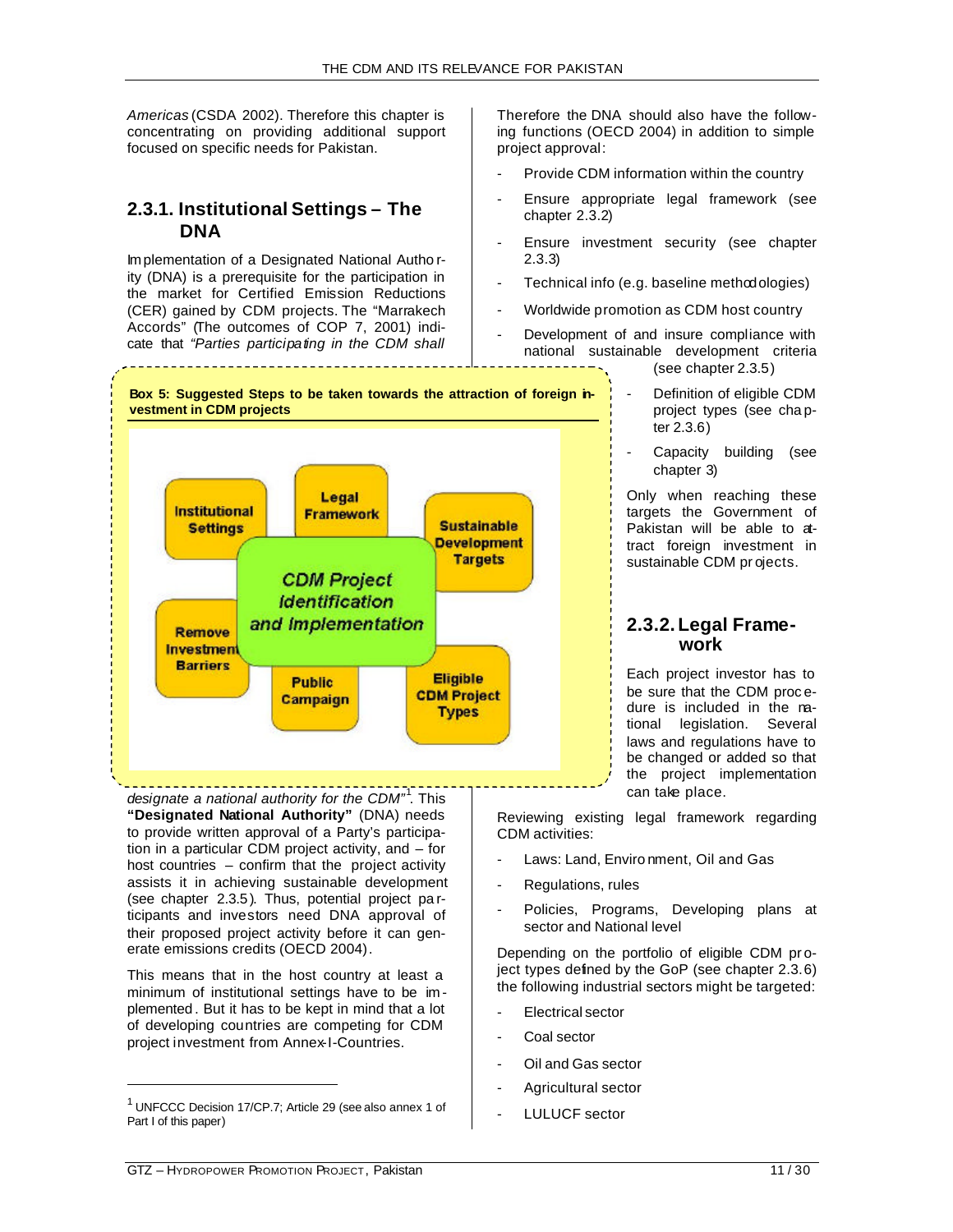- Transportation sector

For the smooth implementation of CDM projects evaluation criteria and the CDM project cycle have to be es tablished:

- Compulsory criteria
- Prior criteria
- CDM project cycle

### **2.3.3. Elimination of Investment Barriers**

There are two main investment barriers that have to be eliminated to attract foreign financing of CDM projects in Pakistan:

#### **(1) General barriers related to any investment in Pakistan**

General barriers for investment in Pakistan are mainly the same than in other developing country:

- Unstable political and environmental circum stances
- No guar anty for investment security over longer project lifetimes
- -

#### **(2) Transaction costs related to CDM projects specifically**

- Project search, preparation, feasibility study
- Negotiating Emission Reduction Purchase Aggreement (ERPA)
- Baseline determination
- Monitori ng plan
- Project Design Document (PDD)
- **Validation**
- **Registration**

These transaction costs will make CDM projects more costly than others. Especially the baseline determination and documentation as well as the monitoring of the emissions reduced by the CDM project are additional to those occurring in com mon projects.

Therefore it's even more important to minimize these costs to attract foreign investment in CDM projects. Only when the transaction costs are smaller than the suspected price for the CERs gained by the project it will reach the break even point.

### **2.3.4. CDM related technology transfer**

Technology transfer (TT) is a highly complex process closely related to capacity building (see chapter 2.3.7). TT is influenced by different domestic and international factors, stakeholders and actors. Technology transfer is not simply about the supply and shipment of hardware across international borders. It is about the complex process of sharing knowledge and adapting technology to meet local conditions. It strengthens human and technological capacity in developing countries. It promotes commercial markets for climate-friendly technology (Smith 2001).

#### **(1) International regulations**

There are some international regulations dealing with technology transfer, too:

- The **Rio Declaration** of 1992 mentions tec hnology transfer in the context of capacity building and sustainable development: *"States should cooperate to strengthen en-*

#### **Box 6: Important aspects of technology transfer (TT) for developing countries like Pakistan**

- 1. International Regulations
- 2. Barriers to TT
- 3. TT mechanisms
- 4. TT modes
- 5. Enabling environment
- 6. Intellectual property rights
- *dogenous capacity building for sustainable development…. through exchanges of scientific and technological knowledge, and by enhancing the development, adaptation, diffusion and transfer of technologies".*
- Article 4c of the **UNFCCC** asks the Parties to: *"Promote and cooperate in the develo pment, application and diffusion, including transfer, of technologies, practices and pro cesses that control, reduce or prevent anthr opogenic emissions of greenhouse gases not controlled by the Montreal Protocol in all relevant sectors, including the energy, tran sport, industry, agriculture, forestry and waste management sectors";*
- Article 10 (c) of the **Kyoto Protocol** asks all Parties to: *"Cooperate in the promotion of effective modalities for the development, application and diffusion of, and take all practic able steps to promote, facilitate and finance, as appropriate, the transfer of, or access to, environmentally sound technologies, knowhow, practices and processes pertinent to*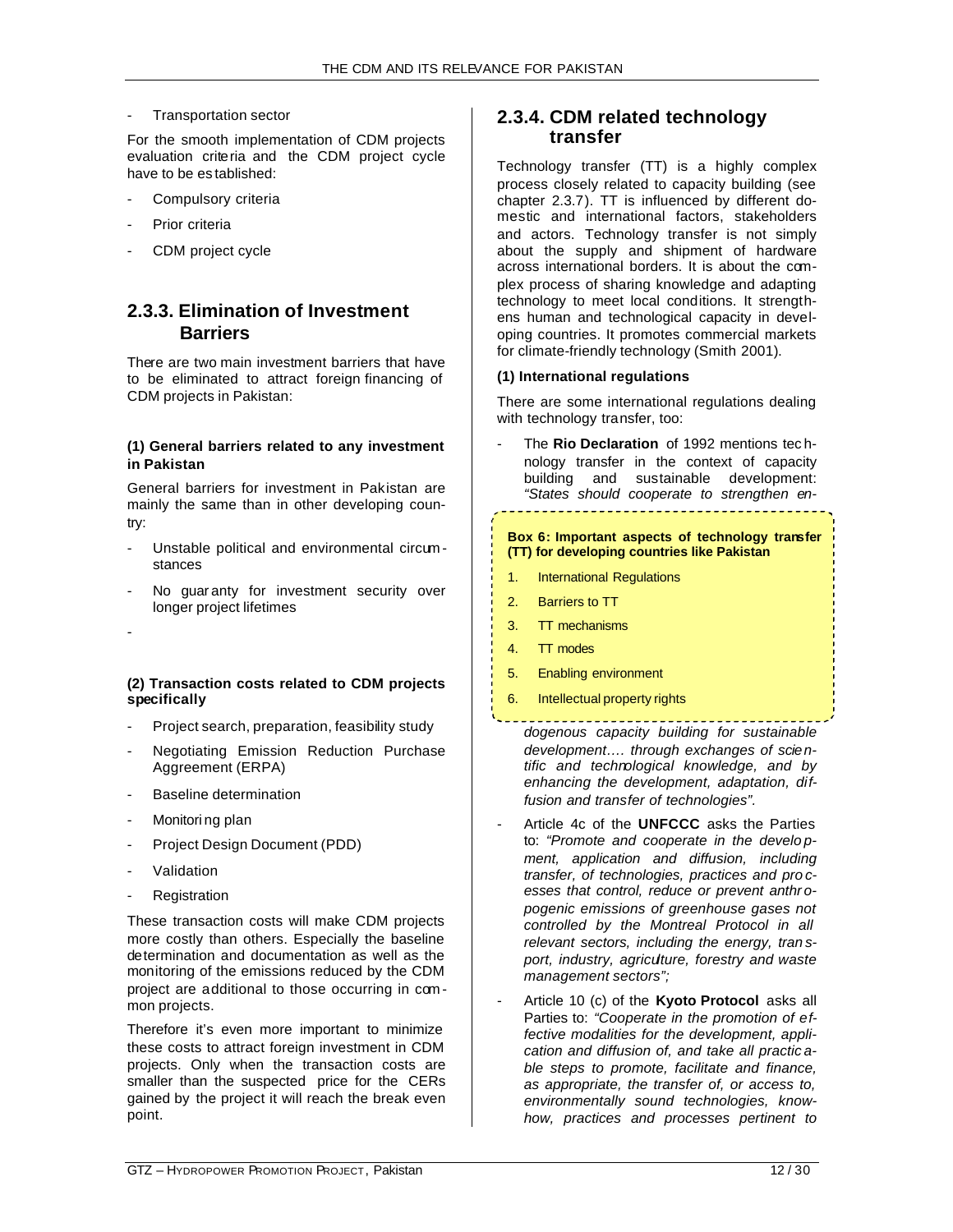*climate change, in particular of developing countries, including the formulation of policies and programmes for the effective transfer of environmentally sound technologies that are publicly owned or in the public domain and the creation of an enabling environment for the private sector, to promote and enhance the tran sfer of, and access to, environmentally sound technologies"* (quotations from Toufiq 2001).

In recent COPs technology transfer and capacity building related to climate change were amongst the main topics for negotiation. The UNFCCC established a Technology Transfer Clearing House (TT CLEAR) in 2001 with *"the task of devising options for implementing the Convention and Protocol commitments on the development and transfer of climate-friendly technologies"<sup>2</sup>* .

The decisions completed at COP 6 II in Bonn cover five key themes and areas for meaningful and effe ctive actions:

- Technology needs and needs assessments;
- Technology information;
- Enabling environments;
- Capacity-building; and
- Mechanisms for technology transfer.

The technology transfer issue was negotiated on each of the following COPs by now. For most of the developing countries it is the most important issue in the UNFCCC framework. China for example excluded unilateral CDM projects (see Chapter **Error! Reference source not found.**) from its portfolio because technology tr ansfer will not take place in such projects (see Box 6).

#### **(2) Barriers to technology transfer**

The main factors that contribute to making technology transfer difficult are:

- Shortages of financial resources and of skilled personnel;
- Inadequate information about the full range of technologies available for a specific task;
- Information about the economic, environmental, and social costs and benefits of specific technologies;
- Lack of mandated governmental and scientific institutions able to deliver this information;
- Lack of available governmental funding (Toufiq 2001).

l

#### **(3) Mechanisms for transfer**

Since the private sector is expected to play a prominent role in CDM, its share in technology transfer through this mechanism is expected to be important.

Since today the main international institutions that supported technology transfer related to climate change were

- Official D evelopment Assistance (ODA),
- The Global Environment Facility (GEF),
- Multilateral development Banks (e.g. the World Bank and the Asian Development Bank,
- Agencies of the United Nations such as UNDP and UNEP,
- Governmental organizations and
- Private sector participants in UNFCCC and the Kyoto Protocol Mech anisms.

#### **(4) Modes of technology transfer**

Technology can be transferred in different modes such as :

- Transfer of capital goods, services, and design specifications.
- Skills and know-how for production.
- Knowledge and expertise for managing tec hnological change.
- Maintenance and operation of hardware.

#### **(5) Enabling Environment**

Governments can take a number of steps to encourage and facilitate the transfer of enviro nment-friendly technologies. Such steps could include (source: Toufiq 2001 ):

- Promoting competitive and open markets for environmentally sound technologies (ESTs);
- The setting of environmental goals and priorities;
- Simplifying and making transparent the procedures for project approval;
- Simplifying and making transparent the procedures for public procurement;
- Enacting laws and regulations to ensure that prices reflect environmental and social costs;
- Removing subsidies from technologies that are damaging to the environment;
- Providing subsidies for technologies that are ben eficial to the environment;
- Vigorously enforcing relevant laws and regulations;

<sup>&</sup>lt;sup>2</sup> Further information: http://ttclear.unfccc.int/ttclear/jsp/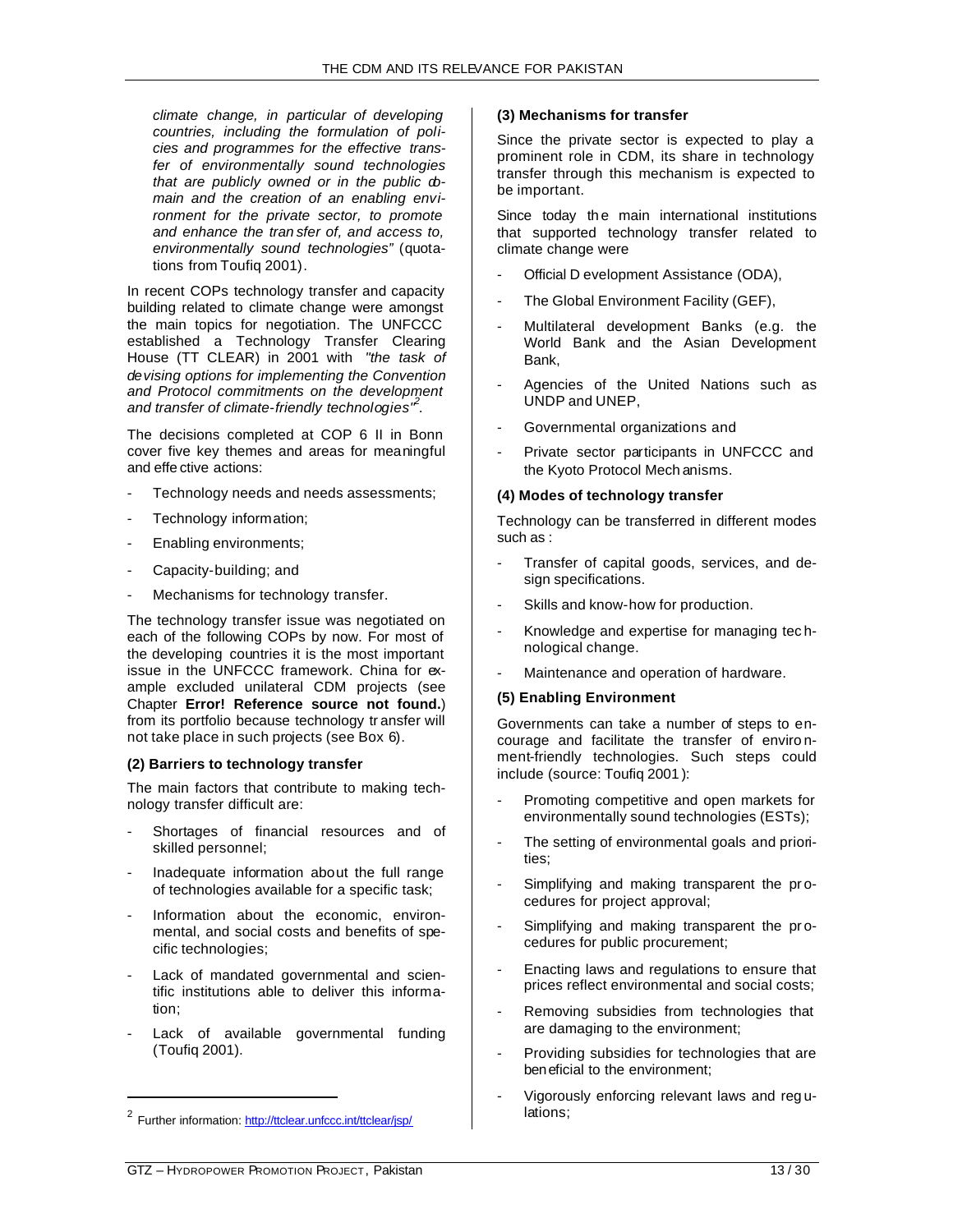- Protecting intellectual property rights and licenses;
- Opening up of national capital markets;
- Reducing bureaucratic obstacles;
- Education and training;
- Integration of environmental concept into the policy-making process.

#### **(6) Intellectual Property Rights**

Intellectual Property Rights (IPRs) are designed to enable persons or organizations to benefit from their innovations and intellectual endeavours. IPRs include patents, copyrights and related rights, plant breeder rights, trade secrets, trademarks (including service marks), industrial designs, layout designs of integrated circuits, geographical indications, and (IPCC, 2000; WTO, 2000). Patents are granted by governments to inventors to exclude third parties from exploiting the invention in the countries where they are registered without the explicit consent of the holder of the patent. By definition, inventions have to be new and have an inventive step and industrial application (Toufiq 2001).

Weak IPR regimes in the host countries might discourage the foreign firms to invest in these countries. The insecurity that the transferred technology may be copied or replicated in the host country might lead to refusal by the firms in developed countries to transfer ESTs. It is important for the countries to strengthen their IPR regimes in order to encourage transfer of ESTs of both public and private origins ( TERI 2003).

The extent of protection afforded by Intellectual Property Rights and the enforcement of these rights varies considerably from one country to another.

As intellectual property became more important in trade , these differences became a source of tension in international economic relations. New internationally-agreed trade rules for intellectual property rights were seen as a way to introduce more order and predictability, and for disputes to be settled more systematically<sup>3</sup>. The Agreement on Trade-Related Aspects of Intellectual Property Rights (TRIPS) is an attempt to narrow the gaps in the way these rights are protected around the world, and to bring them under common international rules.

The TRIPS agreement (WTO 2001) covers five broad i ssues:

- How the basic principles of the trading system and other international intellectual pro perty agreements should be applied;
- How to give adequate protection to Intelle ctual Property Rights;
- How countries should enforce those rights adequately in their own territories;
- How to settle disputes on intellectual property between members of the WTO;
- Special transitional arrangements during the period when the new system is being introduced.

The private sector owns the Intellectual Property Rights to most of the technology that is likely to be used in the context of global climate change, and agreements satisfactory to the users as well as the owners of the IPRs will have to be worked out to encourage the timely transfer of enviro nment-friendly technologies (Toufiq 2001 ).

#### **(7) Requirements for success**

Since the private sector is expected to play a large role in CDM, its concerns may need to be addressed explicitly. A major concern related to TT is the existence and implementation of intellectual property rights. Countries that have enacted the necessary legislation and are seen as enforcing it have a much greater likelihood of attracting CDM projects where leading edge technology is being transferred. Governments and corporations have to provide leadership in encouraging and facilitating technology transfer, and have to find the individuals from all sectors of society who are dedicated to the success of each CDM project involving technology transfer (Toufiq 2001).

### **2.3.5. Sustainable Development Targets**

The Marrakech Accord state in its Decision 17/CP.7, Article 40 *"The designated operational entity (DOE) <sup>4</sup> shall prior to the submission of the validation report to the executive board, have received from the project participants written approval of voluntary participation from the designated national authority of each Party involved, including confirmation by the host Party that the project activity assists it in achieving sustainable development."*

This means that the DNA must define the national sustainable development targets a CDM

l

<sup>&</sup>lt;sup>3</sup> Further information: www.wto.org

<sup>4</sup> The DOE is the independent evaluation and validation institution in the CDM process (see Part I of this paper).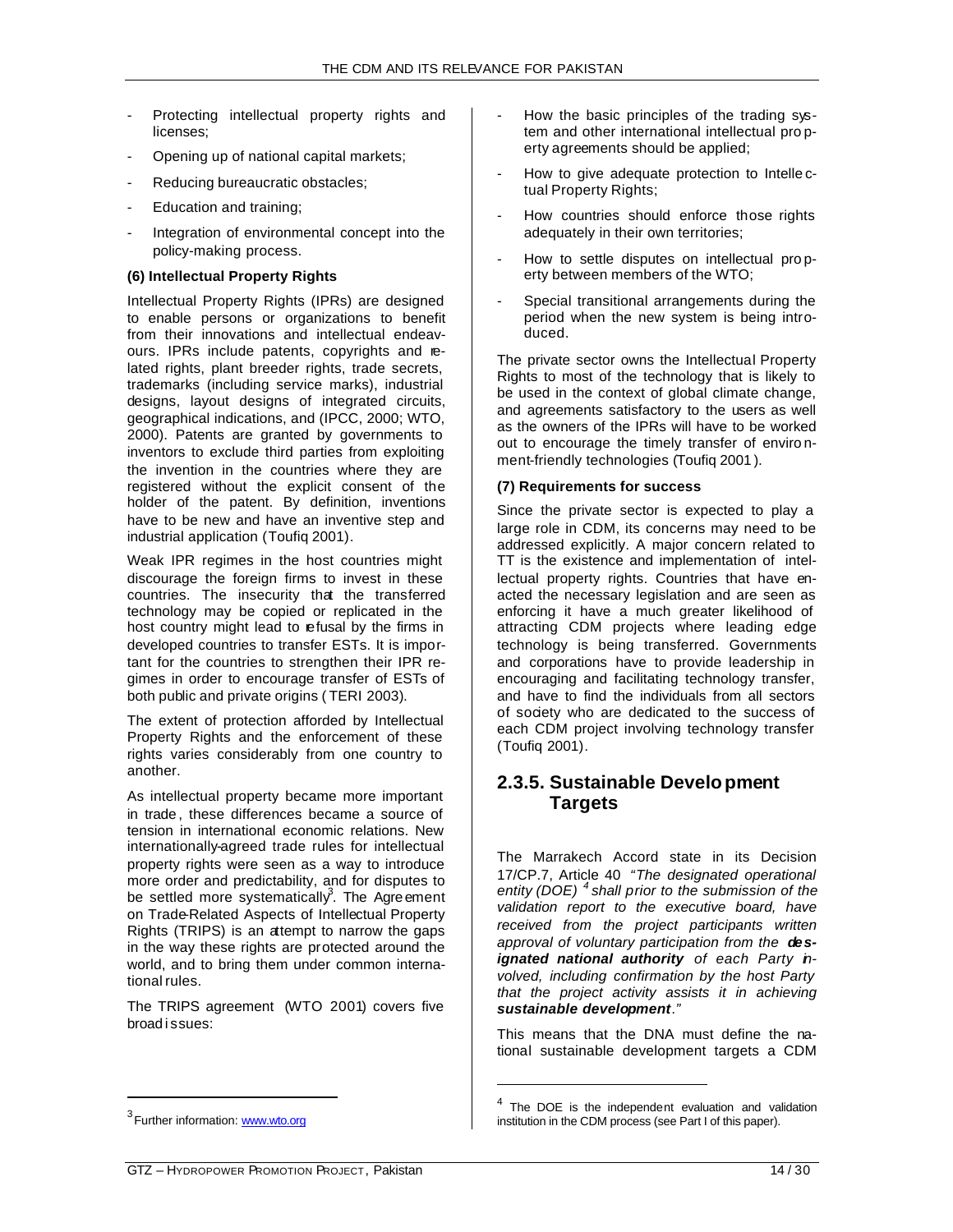project has to reach before the whole CDM process can start in the country itself.

### **2.3.6. Definition of Eligible CDM Project Types**

The Government of Pakistan has to decide whether it would like to restrict CDM projects that will be implemented in the country to a specific list of project types.

China e.g. decided only to allow Renewable Energy and Energy Efficiency Projects in the CDM and to exclude LULUCF projects.

### **2.3.7. Capacity Building**

"Capacity building" can be defined as the ability of individuals and institutions to make and im plement decisions and pe rform functions in an effective, efficient and sustainable manner.

The UNDP identified the following three types of levels in capacity building (Zakri 2000):

- 1. At the individual level, capacity building refers to the process of changing attitudes and behaviours imparting knowledge and developing skills while maximizing the benefits of participation, knowledge exchange and ownership.
- 2. At the institutional level it focuses on the overall organizational performance and functioning capabilities, as well as the ability of an organization to adapt to change. It aims to develop the institution as a total system, including individuals, groups and the organization itself.
- 3. Traditionally, interventions at the systemic level were simply termed "institution strengthening." This reflected a concern with human resource development as well as assisting in the emergence and improvement of organizations. However, capacity development further emphas izes the overall policy framework in which individuals and organizations operate and interact with the external environment, as well as the formal and informal relatio nships of institutions.

Capacity development can, thus, be considered at three levels, the individual, institutional, and the sys temic. Interactions between these levels are also important to overall capacity. Capacity is relevant in both the short term (for example, the ability to address an immediate problem) and the long term (the ability b create an environment in which particular changes will take place). Capacity may imply "action," or "inaction," depending on the result desired. Capacity bottlenecks can  $\infty$ -

cur at local, national, or global levels and amongst any individual, or group, of stakeholders – both individuals and entities or institutions.

Viewed in a narrow sense, capacity development could focus on the ability of individuals and entities to act in the interest of the global enviro nment alone. Or one could take a broader, systems approach that emphasizes the enabling environment at local, national and regional levels consisting of regulatory frameworks, information, knowledge and technologies, ultimately feeding in to improved global environmental manag ement (Source: Zakri 2000).

Detailed information on capacity building needs especially for Pakistan can be found in Chapter 3.

### *2.4. Potential role of the CDM for Pakistan*

The CDM as presented in the chapters above is of great relevance for the Pakistan not only with respect to financial issues but also in the context of technology and knowledge transfer and reac hing sustainable development targets.

But there are also substantial risks related to the implementation of CDM projects for Pakistan .

First of all the amount of the CER market in the future is unknown and difficult to quantify. There is a potential risk that the number of realised and certificated CDM projects might be very small even for countries like China or India. In this case the financial investment in institutions and personnel might have taken place for nothing. The GoP has to be aware that the implementation of CDM institutional structures has to be combined with inves tment in institutional structures that can support as well the implementation of energy efficiency and renewable energy projects independent from the CDM.

The Kyoto Protocol is not yet ratified by the Russian government and therefore it is totally unsure whether it will entry into fore or not. The EU will implement its emission trading system as of 2005 but whether the CDM will be part of it and from which year on is not yet decided finally.

So there are many uncertainties regarding the CDM implementation regime.

The second main aspect for Pakistan might be the linkage between mitigation and adaptation measures (see Chapter 2.1.2). The likelihood for manmade global climate change is increasing and therefore the government has to decide which amount of money will be spend for adaptation and which one for mitigation measures. When the climate changes more rapidly then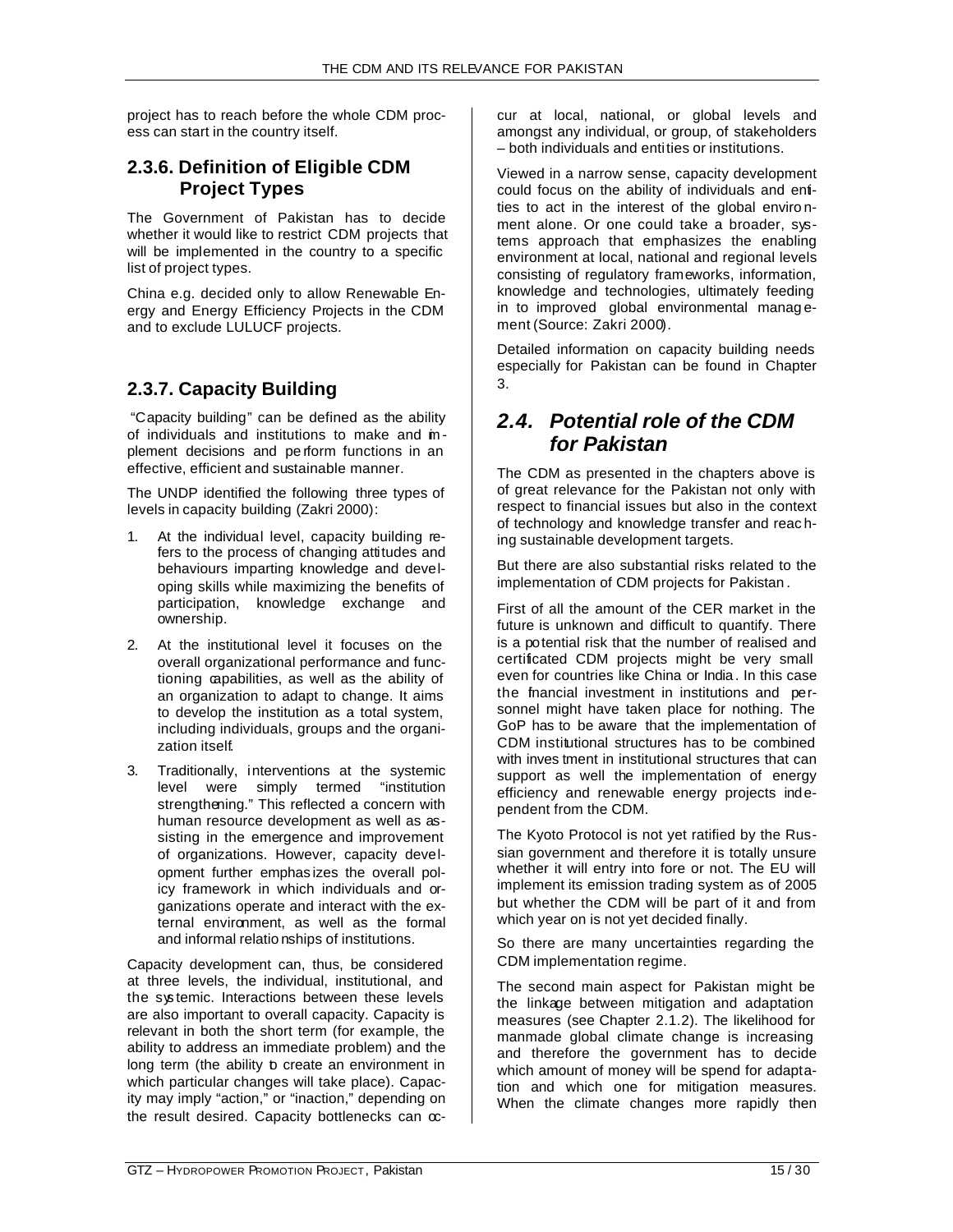expected by the international scientific community it might be necessary to spend the main part of the available budget for adaptation measures like dams, dikes and the extension of uninhabited flood areas.

In the field of capacity building the main task for the government and other stakeholders might be to assure that most of the training and other human resource development measures are also useful for other needful fields that need capacity building.

In the case of the CDM these overlapping could be the promotion of:

- Implementation of Environmental Management Systems (EMS);
- Support of the use of renewable energies (Wind, H ydro, Solar etc.);
- Spatial and environmental planning;

Summarizing the CDM can be a very useful instrument for supporting the sustainable development of a country like Pakistan but all of the im plemented structures should be able to be used in other fields as good as possible. Only in this case it is possible to avoid the wasteful spending of huge amounts of money not only from ODA but also from the developing country itself.

### *2.5. Potential role for Hydropower CDM Projects in Pakistan*

Hydropower projects will be most likely most attractive for potential CDM project investment from Annex I Countries of the Kyoto Protocol.

The **GTZ Hydropower Promotion Project (HPP)** is supporting the development and implementation of hydropower stations nationwide.

The CDM related activities of HPP will help to build capacities for several stakeholders to successfully identify and implement CDM projects in Pakistan.

### **2.5.1. Current Hydropower Situation in Pakistan**

#### **(1) Power generation capacity of Pakistan**

The total power generation capacity in Pakistan is of the order of 17,457 MW. This includes the hydropower generation capacity of 5,013 MW, the thermal power generation capacity of 12,169 MW and the nuclear power generation capacity of 462 MW. Based on the present generation

capacity, the hydro: thermal/ nuclear mix in the country is 29: 71.

The main sources of electricity generation in Pakistan are hydel, oil, gas, coal and nuclear power. Among these, hydel power is the only renewable source of energy; the others are mainly fossil fuels. Hydel power is also the least expensive form of electricity. The potential for hydropower generation in Pakistan is of the order of 40,000 MW (Source: *Pakistan Water Gateway 5* ).

#### **(2) Hydropower and Hdrologic Variations**

Hydropower generation is dependent on hydr ological variations and irrigation release requirem ents. In early summer, the reservoir levels are generally low and the turbines operate at rel atively low heads with consequently low power output. In flood season, the reservoir levels are high and large discharges can be passed through the turbines for maximum power gener ation. In winter, the irrigation requirements are low and the discharges for power generation are limited resulting in lower power output.

The hydropower production capacity of the exis ting plants, in a typical year, varies widely and gets as low as about 2,650 MW in May. However, the yearly average hydropower generation is of the order of 3,700 MW.

Hence, the installed capacity of hydropower plants has to be compared with the actual power generated during the year in order to assess the effects of hydrologic variations. In 2000-01, the total electricity generated was 68,117 GWh, of which only 25.2% was from a hydel source.

#### **(3) Hydropower Generation Projects**

There are five major hydropower generation pr ojects in Pakistan: namely, Tarbela, Mangla, Warsak and Chashma and Ghazi Barotha which have a capacity of 3478, 1000, 240, 187 and 1450 MW respectively. There are also several smaller hydel schemes whose combined capacity is about 108 MW.

#### **(4) Hydropower Development**

There is a need to develop the hydropower capacity of Pakistan. The government is conside ring large projects like Basha to take care of future needs. Such projects will also add to the national storage capacity. Since the completion of Tarbela Dam in 1977, no major storage facility has been constructed. However, to augment the hydropower capacity, additional power units have been installed at Tarbela and the Mangla Raising Project is being undertaken. Two other hydro e-

<sup>5</sup> http://www.waterinfo.net.pk/index.cfm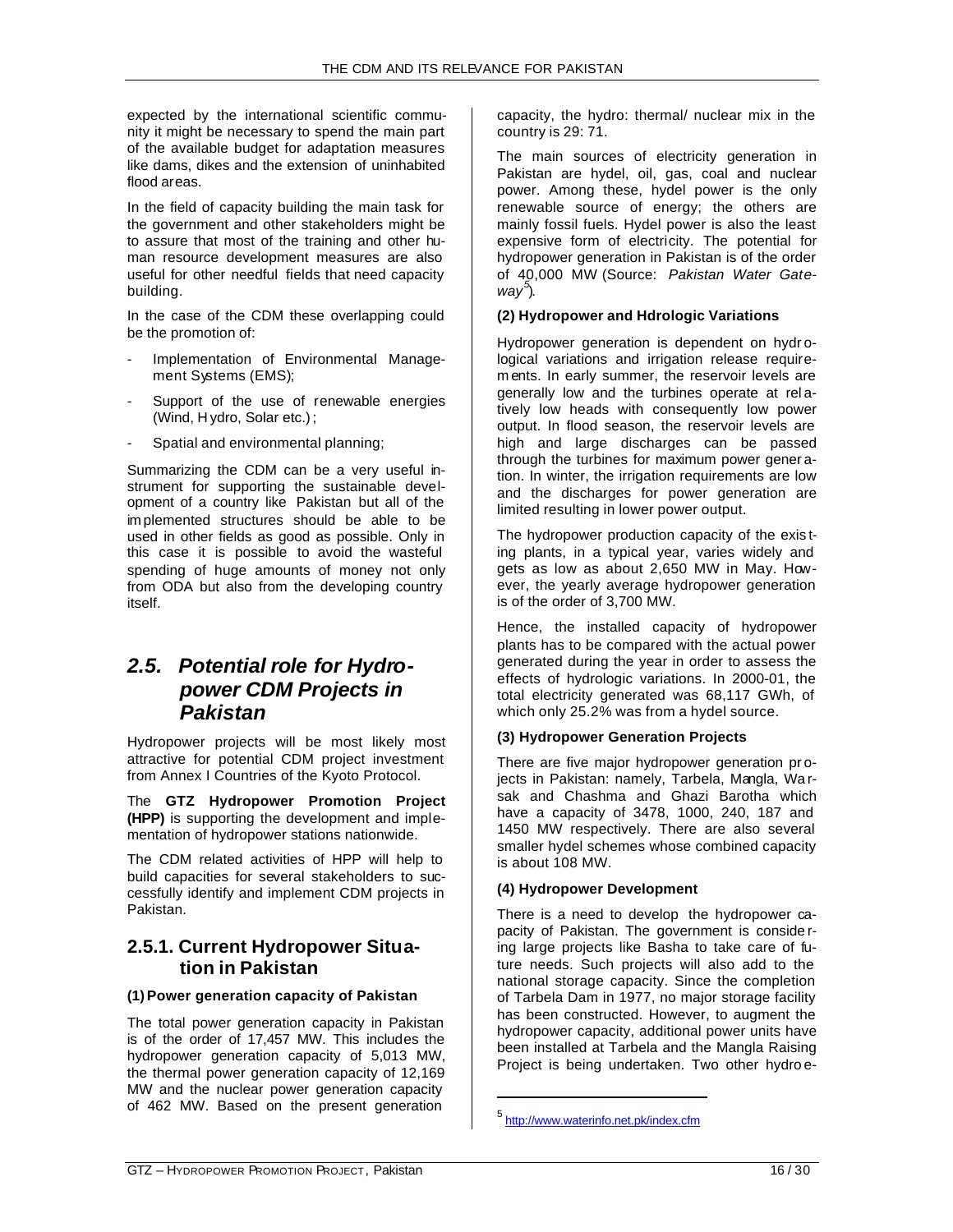lectric power projects, namely the Chashma Hydropower Project and the Ghazi Barotha Hydr opower Project, which do not include additional storage capacity/facilities have also been initated. The Chashma Plant is now in operation and the Ghazi Barotha Project is nearing completion.

The capacities of the three existing reservoirs of the Indus Basin: Tarbela, Mangla and Chashma are declining due to sedimentation. The live sto rage capacity of the three reservoirs has been reportedly reduced by about 20%. WAPDA recently announced plans to undertake studies for a number of storage projects on the Indus and its tributaries including the Basha dam as well as several off channel storages in the Vision 2025 programme. This document forms part of the Ten Years Perspective Plan of the Government. The shortfall in power generation would be met through thermal generation.

### **2.5.2. Additionality Problems with Large Hydropower CDM Projects**

Seven hydropower dam projects in Chile, Costa Rica, Panama, Peru and Uganda that have been proposed for climate emissions credits under the Kyoto Protocol are jus t business as usual and will not reduce emissions, charge two rivers pr otection organizations.

These seven hydro projects claimed for emissions credit under the CDM are already under development, and in some cases are nearly complete. They are business as usual projects that would go ahead without the CDM (CDM Watch 2002).

The Marrakech Accords, which defined the rules by which the CDM will function, state that to receive CDM credits a project must be **"additional"** , meaning that *"anthropogenic emissions of greenhouse gases by sources are reduced below those that would have occurred in the absence of the registered CDM project activity."*

Giving these projects approval to generate ca rbon credits could turn the CDM into a subsidy mechanism for hydro developers and a carbon accounting loophole for industrialized countries, instead of a tool for climate protection."

The social and environmental damage that will be caused by some of these projects also means that they are in breach of the CDM's mandate to promote sustainable development.

Therefore the additionality as well as the sustainable development argument has to be kept in mind when promoting "Big" Hydropower CDM projects in Pakistan<sup>6</sup>.

### **2.5.3. Small Hydropower CDM Projects**

Small, mini and mcro hydropower stations will create less problems with additionality and sustainable development targets because they will most likely

- Displace the use of fossil fuel or coal thermal power;
- Generate employment in the region where the project will be located.

The limit set by the UNFCCC to the so called "Small Scale CDM" Projects (SSC) was fixed at 15 MW (see Part I of this paper). This has to be kept in mind because there are several different levels for "small", "mini" or "micro" hydropower projects in each country or organisation.

For Small Scale CDM Projects there are simplified baseline and monitoring requirements to ease the implementation of these kinds of pr ojects by reducing the relatively high transaction costs.

Another cost reducing approach is the bundling of a number of SSC projects to one CDM Project that will be validated and certificated only once.

### **2.5.4. How GTZ HPP can support Hydropower CDM Projects in Pakistan**

The GTZ Hydropower Promotion Project has already identified a number of more than 1,000 potential hydropower sites in Pakistan!

Several of these sites could be implemented as potential CDM projects with investment from Annex I Countries.

<sup>6</sup> See also World Commission on Dams press release June 2000 at: http://www.dams.org/news\_events/press333.htm

<sup>&</sup>lt;sup>7</sup> see www.pakhydro.com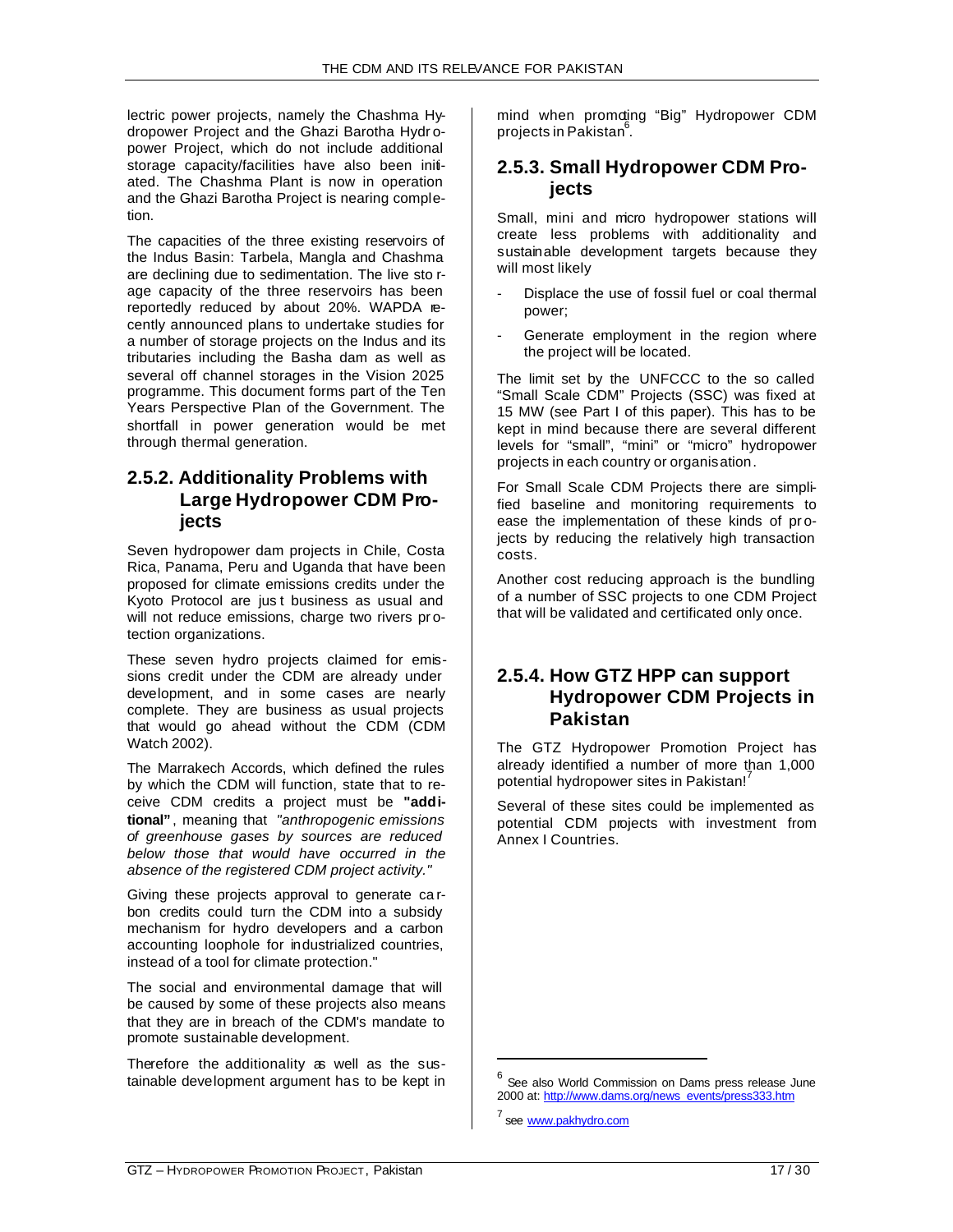# **3. Capacity building needs for the Pakistan**

The EMCP project is currently preparing two detailed guidelines as policy support tools for capacity building in the field of sustainable development:

- *1. Guide to Capacity Building and Professional Exchange in Sustainable Development - A practical guide* (EMCP 2004a)
- *2. Manual on Capacity Building and Training Management for Local Initiatives - A practical guide for training project managers* (EMCP 2004b).

Both guidelines will be published in the near future and will also be very useful for the prepar ation of CDM related capacity building measures. To avoid repeating this text will refer to thes e reports when necessary.

### *3.1. Definitions of capacity building*

Definition of Capacity Building from the Agenda 21 (UN, 1992): *"Capacity building encompasses the country's human, scientific, technological, organizational, institutional, and resource capabilities. A fundamental goal of capa city building is to enhance the ability to evaluate and address the crucial questions related to policy choices and modes of implementation among development options, based on an understanding of environmental potentials and limits and of needs as perceived by the people of the country concerned. As a result, the need to strengthen capacities is shared by all countries".*

The United Nations Framework Convention on Climate Change (UNFCCC), and the Kyoto Protocol make explicit references to the importance of capacity building (UNFCCC, 1997).

Article 5 of the UNFCCC states: *"In carrying out their commitments under Article 4, paragraph 1(g), the Parties shall: (a).Support and further develop, as appropriate, international and inte rgovernmental programmes and networks or organizations aimed at defining, conducting, assessing and financing research, data collection and systematic observation, taking into account the need to minimize duplication of effort; (b).Support international and intergovernmental efforts to strengthen systematic observation and national scientific and technical research capacities and capabilities, particularly in developing countries, and to promote access to, and the exchange of, data and analyses thereof obtained*  *from areas beyond national jurisdiction; and (c).Take into account the particular concerns and needs of developing countries and cooperate in improving their endogenous capacities and capabilities to participate in the efforts referred to in subparagraphs (a) and (b) above."*

Article 10(e) of the Kyoto Protocol asks all Parties to: *"Cooperate in and promote at the intern ational level, and where appropriate, using existing bodies, the development and implementation of education and training programmes, including the strengthening of national capacity building, in particular human and institutional capacities and the exchange or secondment of personnel to train experts in this field, in particular for develo ping countries, and facilitate at the national level public awareness of, and public access to information on, climate change. Suitable modalities should be developed to implement these activities, through the relevant bodies of the Convention, taking into account Article 6 of the Convention"* **<sup>8</sup> .**

Article 14 of the CDM modalities (see Part I of this paper) *"requests Parties included in Annex I to start implementing measures to assist Parties not included in Annex I, in particular the least developed and small island developing States among them, with building capacity in order to facilitate their participation in the clean develo pment mechanism, taking into account relevant decisions by the Conference of the Parties on capa city-building and on the financial mechanism of the Convention*".

These few citations show the overall importance of capacity building for all aspects of the global climate change issues including the CDM.

### *3.2. Capacity building on different institutional levels*

The first step in building capacity for the CDM in the host country is to develop a CDM strategy. The Chinese government already defined several conditions for the eligibility of CDM projects in Pakistan (see Chapter 2.2 ).

The available information and awareness in host countries on CDM is often limited. A second primary objective of capacity building is therefore to broaden the basis for climate change action by building links with existing networks involved in relevant sustainable energy and sustainable development activities (see Chapter 3.3.1).

To guarantee the sustainability of capacity building measures it is necessary to include all kinds

<sup>&</sup>lt;sup>8</sup> Source: Toufiq 2001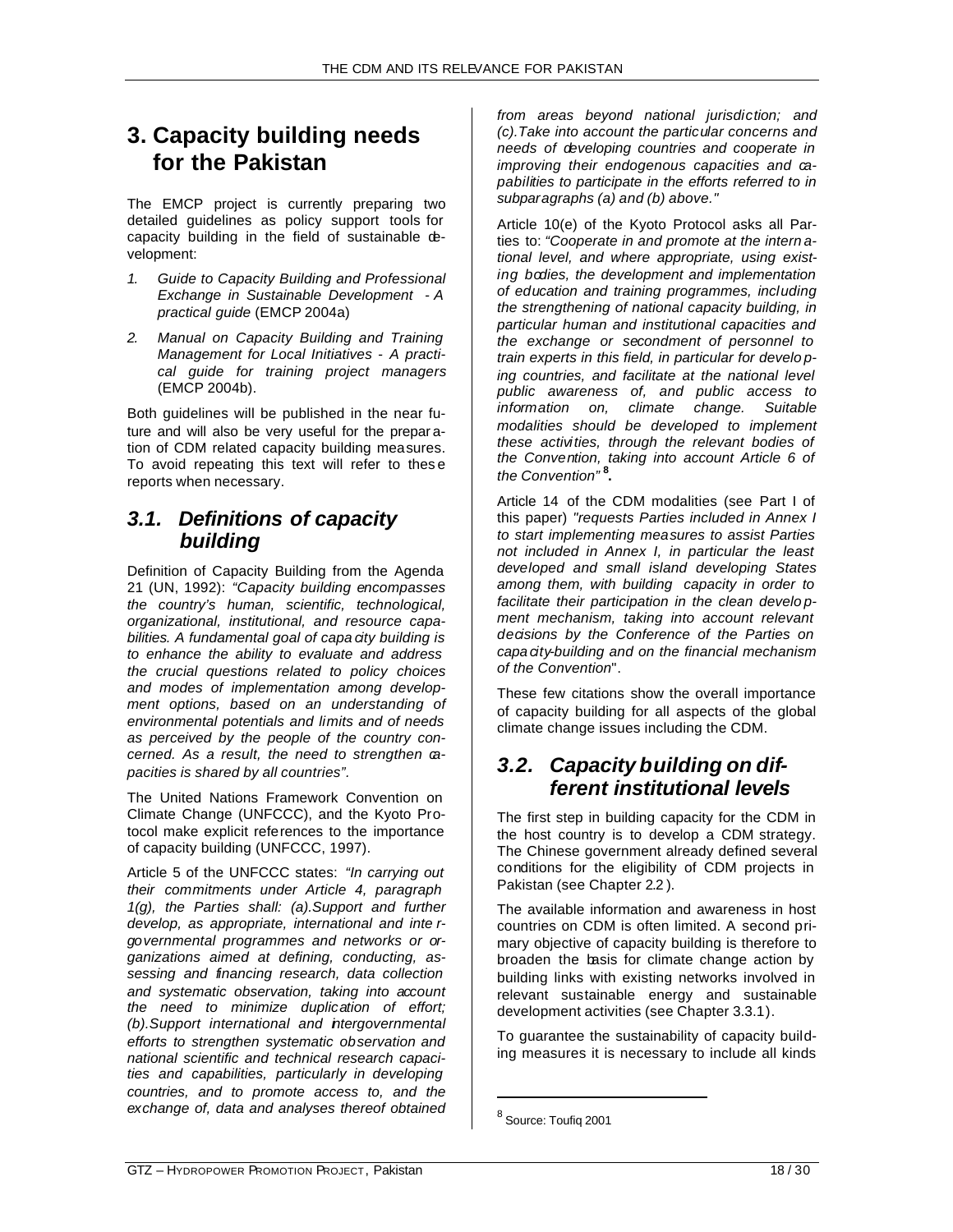of stakeholders from different institutional and geographical level. The capacities for implemen ting CDM projects the preparedness for climate change issues have to be build up.

### *3.3. General capacity building for climate change preparedness*

There is a great need to build capacity in many areas that are important for global climate change, including CDM, and for assessing the links between energy and environment. In most of the developing countries, there is a great shortage of scientists and skilled professionals in most fields, including those crucial for addressing global climate change. And although Pakistan is not lacking scientific knowledge on climate change it is necessary to increase institutional and individual capacities also in Pakistan. Therefore a major priority has to be to increase the pool of persons with expertise in a number of areas (Toufiq 2001 , modified):

#### **(1) The scientific aspects of climate change**

The policymakers in each country need a pool of scientists in whose knowledge and judgement they have confidence. Expertise should be available in several areas, including atmospheric physics and chemistry, meteorology, general circulation computer models, forestry, and ocean sciences. E.g. in China several scientific institutions from different universities are dealing with climate change and CDM related issues. Neve rtheless the growing amount of available climate change data and adaptation and mitigation related international rules involve the increase of capacity building in these sectors.

#### **(2) Estimating emissions of GHGs**

Scientific and technical expertise should be available for estimating emissions of carbon dioxide, methane, nitrous oxides and other greenhouse gases from the principal anthropogenic sources, including combustion of fossil fuels, industrial processes, changes in land use, vehicles, natural gas transmission sys tems, animals, landfills, and coal mines. These measurement techniques are necessary conditions for the GHG national communications to the UNFCCC.

#### **(3) Economic analysis of projects, including cost-benefit analysis.**

Many countries (e.g. Pakistan) already have a pool of persons experienced in carrying out the economic analysis of projects. This needs to be supplemented with expertise in the inclusion of externalities, which are particularly important for the assessment of environmental implications, such as health benefits.

#### **(4) Environmental and social assessment of projects and policies.**

Pakistan already implemented many laws to protect the environment and to assess enviro nmental impacts and damages. This is a multidisciplinary area, and it is important that each cou ntry has a pool of personnel trained in carrying out such assessments.

The following list of capacity building needs was already discussed in chapter 2.1: Risk and vulnerability assessment; coastal zone planning; development and implementation of adaptation and mitigation techniques.

These more general capacity building needs can be seen as the basis for the specific CDM related capacity building needs which will be presented in the following chapter.

### **3.3.1. Utilizing global knowledge through worldwide information exchange**

Professional exchange seems to be an easy task if finances are available. Looking closer and ta king the experience from professional exchange and visits in the past, it becomes more challen ging and complex. If professional exchange should be more than "visiting other countries", if professional exchange should contribute to mutual capacity building, inter-cultural understan ding and finally contribute to global sustainable development careful preparation, selection, implementation and follow up measures are neces-

#### **Box 7: Important CDM capacity building fields**

- Market assessment
- Preparation of business plans
- Evaluation and choice of technology options
- Investment promotion
- Financial advisory services
- **Financial analysis**
- Support to the management of tariff structures and the setting of accounting procedures.

#### *Source: Ministry of Water 2001*

sary. The ex-change is a cultural, personal, professional and institutional challenge (EMCP 2004a).

Basically there are three ways of international know ledge exchange available: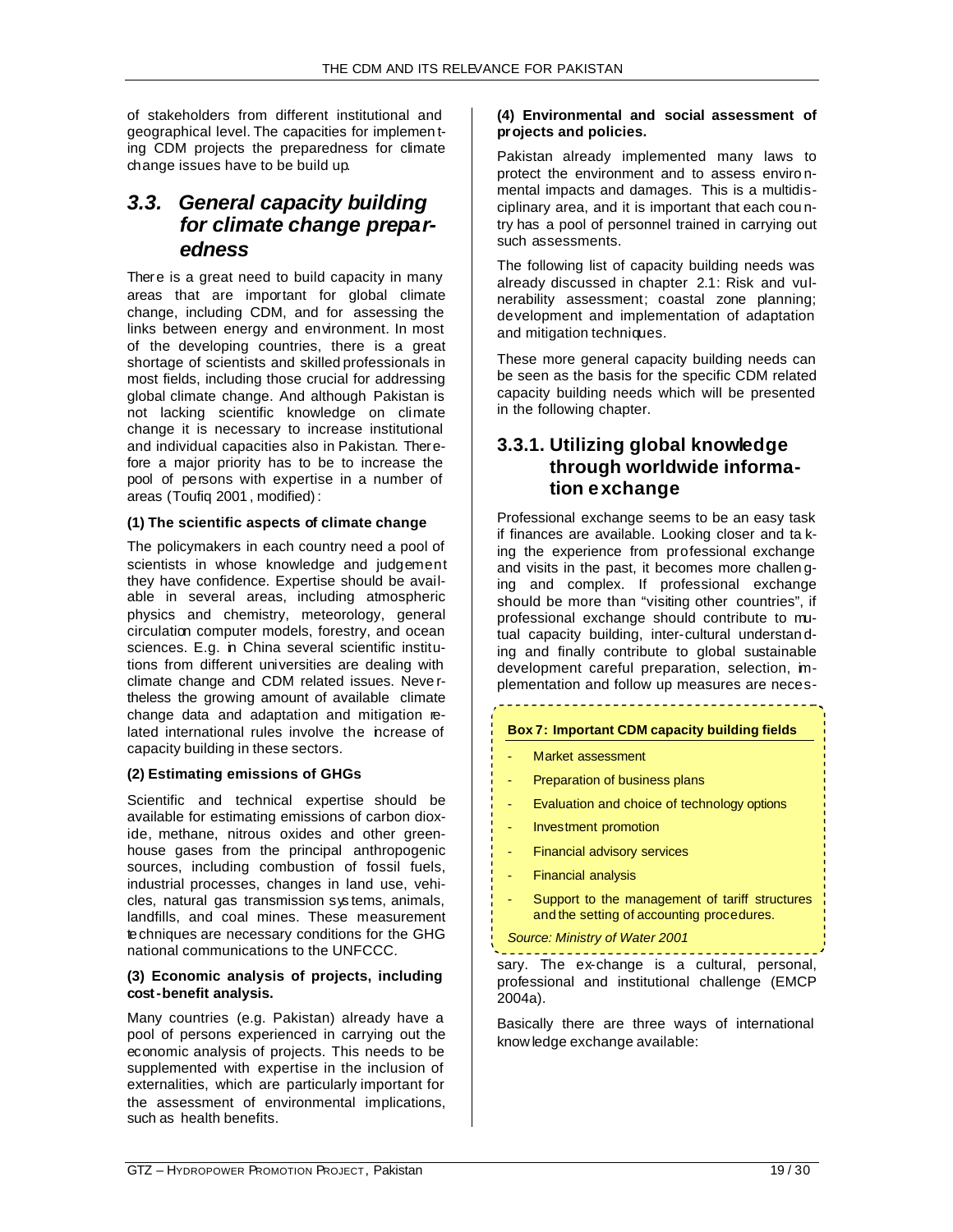#### **(1) Using the internet as a global knowledge database**

The world wide web could be regarded as the basis of a modern global knowledge network. But as there are some million websites online at the moment the main problem is to collect the information needed from the internet. In this context, the need for the development of information exchange tools is therefore evident. Some instruments already available are e.g. forum systems, online-databases and even online training courses. In the framework of the EMCP project a climate change related internetsite is in preparation and also online training is

### planned. **(2) International experts working as consultants for developing countries**

This is the "traditional" way of international exchange or technical assistance. The foreign experts can deliver their knowledge and they can ease the access to mod ern technologies and processes in industry as well as in the service sector.

#### **(3) Experts from developing countries visiting industrialised countries for knowledge exchange**

By visiting industrialised countries the experts from developing countries are able to exchange knowledge by carrying out study tours, visits, training courses abroad and cross border cooperation between institutions offer the possibility of international exchange between Pakistan and Europe.

Especially in the context of global climate change and in the context of the adaptation and mitigation measures carried out to prevent its impacts worldwide knowledge transfer is one of the most important tasks of the international community.

### **3.3.2. Public Campaign**

#### **Mass media**

- CDM information introduced by N ewspapers
- CDM information propagated by local and central broadcasting and television stations
- Organizing tele-communication conferences
- Organizing communication working teams
- Propagating to CDM one day per month

#### **Establishing National CDM Website**

- Communicating necessary information
- Propagating and providing CDM information

### *3.4. Capacity building needs related to CDM project development*

### **3.4.1. General CDM Capacity Building Needs**

In creating the institutional capacity building needs for implementation of CDM projects, there is a need to realize the rapidly changing global and domestic economic environment. The Chinese government already installed the major institutions and defined their responsibilities (see Chapter **Error! Reference source not found.**). But still some work has to be done: The financial and management rules, budget systems and work units which will enable potential CDM pr ojects to easily attract investment need to be fo rmulated. An important aspect is the necessity of flexible organizational arrangements that facilitate performance and support to the implementation of CDM. Therefore significant capacity building, in terms of promoting an environmental awareness, which could lead to reduction of GHGs and its investment, technical knowledge, and business skills, should be promoted. The national awareness campaign and capacity building programme should be es tablished to disseminate CDM rules and methodologies to the private sector, NGOs, local authorities and the communities.

Overall, capacity-building services should be available across a wide range of fields necessary for the development of CDM business (see Box 7).

There is also a need to establish necessary capacity for an effective monitoring and evaluation system in all CDM projects. The effective monitoring and evaluation arrangements should be integrated to CDM project design and implementation levels. Appropriate monitoring indicators such as emissions reductions and sustainable indicators should be developed and a manag ement information system designed that will assist tracking the progress of the CDM projects by the staff concerned (Ministry of Water 2001).

Specific capacity building needs under CDM could be further strengthened thro ugh training the staff involved. The focus should be on a pa rticipatory planning approach with on-the-job training measures. The specific training methods and approaches will be discussed in chapter 3.5.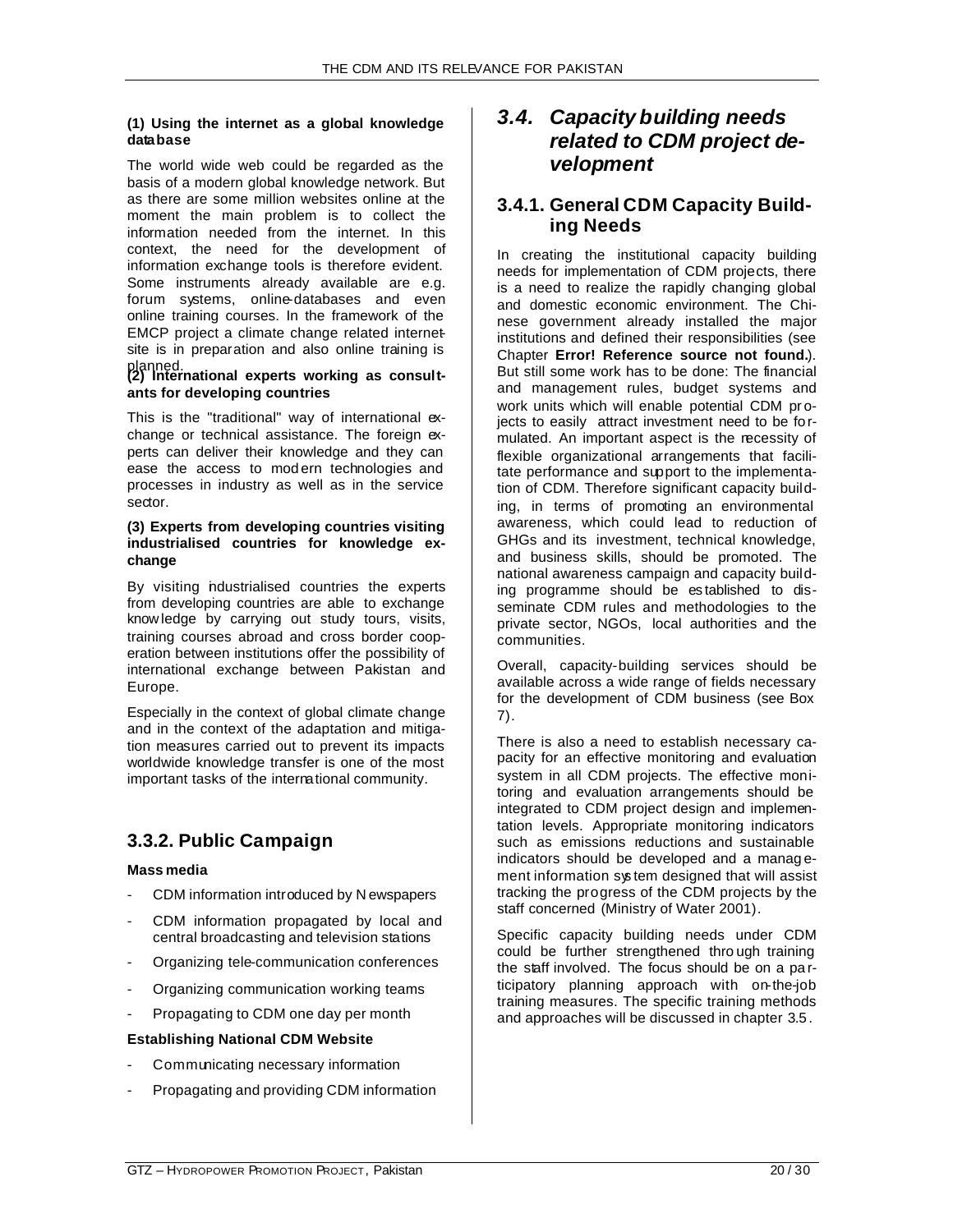### **3.4.2. Specific CDM related capacity building needs:**

The following list is mainly related to the CDM project cycle and therefore will only be discussed shortly.

#### **(1) Develop eligible CDM portfolio**

This would involve developing national projects, which meet CDM criteria developed by the national CDM insti tutions.

#### **(2) Monitoring and evaluation**

CDM projects will have to be monitored for com pliance to ensure that they reach the envisaged CO<sub>2</sub> emission reductions. Therefore the host country stakeholders have to be trained in monitoring and evaluation techniques .

#### **(3) Establishment of baselines**

The determination of the CDM project baseline representing the case of the project not having taken place is of greatest importance for any CDM project (as discussed in Chapter **Error! Reference source not found.**). There is need to build capacity in measurement and other data collection techniques regarding establishment of the baseline situation.

#### **(4) Certification and verification**

Though a certification company will do certification, there is need for a technical know-how of the certification and verifica tion process at the local level.

These are only some examples for the capacities that have to be build by CDM training. The structure, the components and potential target groups of a successful CDM training will be discussed in the next section.

## *3.5. CDM Training*

In the framework of the EMCP project a *Manual on Capacity Building and Training Management for Local Initiatives* is currently being prepared (EMCP 2004b). This manual will deliver a very detailed practical approach for the preparation and performance of training measures. Here we will concentrate on some specific CDM related aspects like the choice of target groups (see 3.5.3)or the evaluation of training measures to guarantee their sustainability in the future (see  $3.5.5$ ).

### **3.5.1. Train-the-trainers measures**

To guarantee the sustainability of training measures for climate change policy support the trai ning of potential trainers is very important. Only when there is an available pool of trained experts which are able to disseminate the CDM training contents to other participants the continuity of the knowledge spread out in the country is possible over a longer period.

Therefore it is absolutely necessary to implement train-the-trainers measures.

Some general requirements for trainer candidates from EMCP (2004a): They should

- be actively involved in an organisation, community, NGO, consultancy, working on environmental-, quality- and/or security management.
- have experience in the field of environmental training.
- be well informed about their organisation and be prepared to explain its activities to other participants.
- be in the position to act as a trainer after the course.
- be committed to attend for the full duration of the course.
- be supported by a sending organisation.

#### **Box 8: Proposed CDM training structure**

#### **Theoretical Training**

Module 1: "What is the CDM about?"

Module 2: "What is an eligible CDM project?"

Module 3: "What is the significance for my country?"

#### **On-the-job Training**

Module 4: Study Tours

Module 5: Site Visits

Module 6: Carrying out of practical CDM projects\_\_\_\_\_\_\_\_\_\_\_\_\_\_\_\_\_\_\_\_\_\_\_\_\_\_\_\_\_\_\_\_\_

Provided that the trained trainers meet these requirements the training courses suggested in the next chapter could be implemented succes sfully.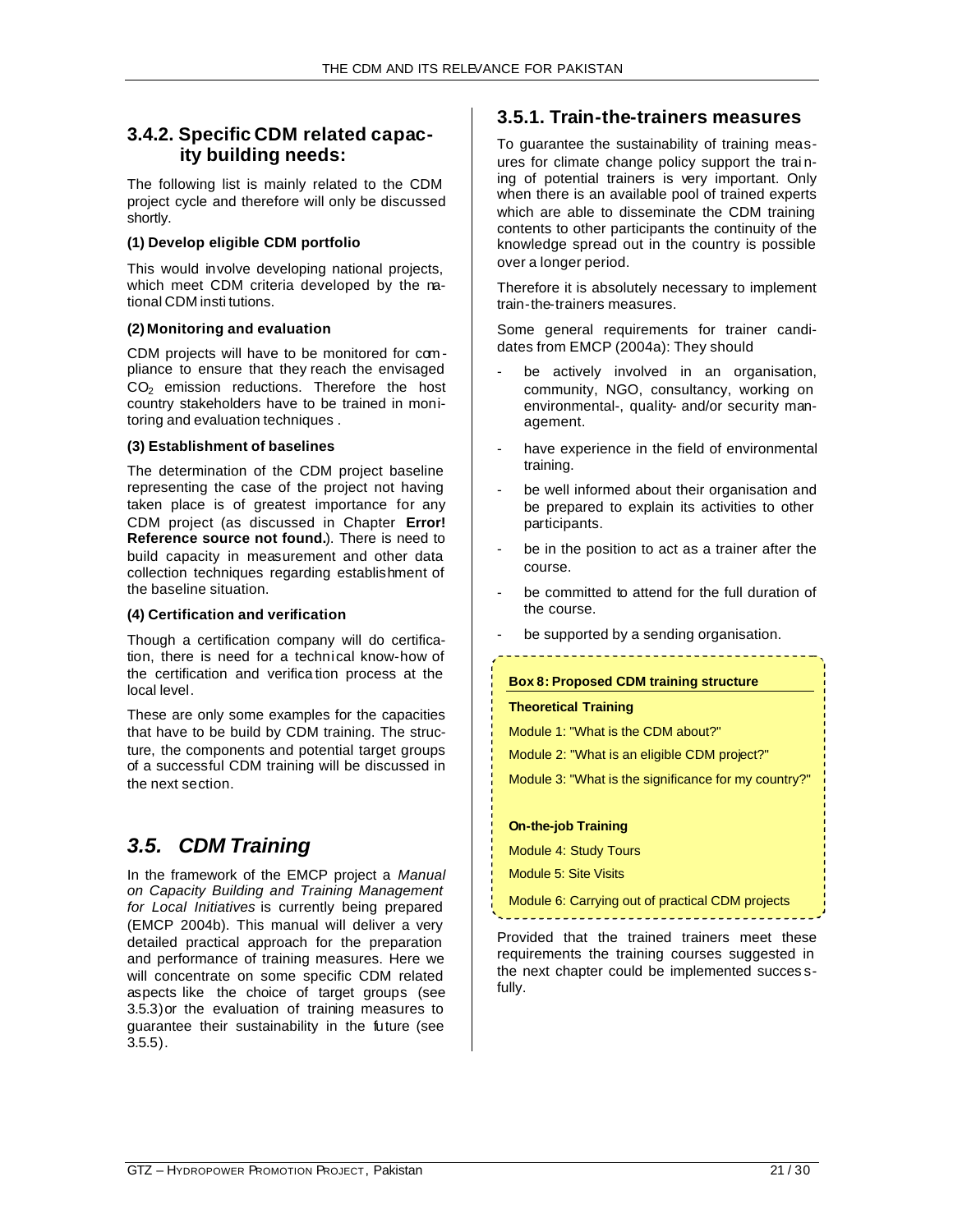### **3.5.2. CDM training course design**

The following CDM training course was designed by INTEGRATION and could be used as a basis for different training needs.

#### **(1) The training in general**

In addition to addressing the global problem of climate change in a costeffective manner, CDM offers significant benefits to both the investing and the host parties. Benefits to the host parties include financial and technological inputs, capacity-building, local environmental benefits and indirect benefits such as employment generation and international contacts. The main target should be to prepare the CDM host country stakeholders for the upcoming international Emission Trading Regime of the Kyoto Protocol. To reach these targets, a combination of seminar training and training on the job is needed:

- 1. The **seminar training** will enable the pa rticipants to assess the quality and operability of a CDM project (Module 1 -3).
- 2. The **on the job training** will show the pa rticipants the practical steps towards a successful implemented CDM project by carr ying out a feasibility study for a proposed CDM project (Module 4-6).

The participants will be guided through the entire CDM Project Cycle in a step-by-step approach.

For each step of the CDM Project Cycle the pa rticipants of the Training course will be informed about the CDM Institutional Framework and the eligibility criteria for participation in CDM.

The problems to be addressed can be summarized as follows:

- Lack of climate change awareness in the public and the private sector
- Lack of linkages to the international accreditation sys tem
- Lack of ability to identify, design and implement CDM projects

After taking part in the CDM training the participants will be able to decide whether a proposed CDM Project corresponds with this basis as well as with the national sustai nability criteria each project has to fulfil.

#### **(2) CDM Training - Structure**

The training structure (see Box 8) is guided by the CDM project cycle as presented in Part I of this paper (which is published separately) and is trying to answer the above mentioned ques tion (Module 1-3). In addition it offers the practical guidance for the ability of the participants to develop a CDM project from the beginning to the end (Module 4-6).

#### *Theoretical Training - Module 1-3*

#### **Module 1:***"What is the CDM about?"*

#### *History of climate change negotiations*

Short overview of the past and ongoing negoti ations on climate change to introduce the participants to the complex and often confusing rules of the Kyoto regime.

#### *The Kyoto Protocol*

The Kyoto Protocol combines a system of rigid quantity targets for individual country emissions of GHGs and tight deadlines for those emission reductions, with flexibility provided to each cou ntry with respect to the manner in which it chooses to meet its emission targets.

#### *Basis of the CDM*

Most CDM projects ae anticipated to take the form of international investments in emission reduction projects, with private entities being the principal investors. CDM investments are expected to be "additions" to existing or planned projects rather than the sole medium for basic project financing. Thus, an investor would expect to earn a higher return from his investment through the crediting of CERs than without them.

#### *CDM Project activities*

Here the above-mentioned CDM Project Cycle will be presented to the CDM training participants.

#### **Module 2:** *"What is an eligible CDM project?"*

#### *Eligible Types of CDM-Project*

After the CDM training, the stakeholders will be able to assess whether a CDM Project meets the UNFCCC requirements:

- The host party confirms whether a CDM Project will assist it in achieving sustainable development
- Equitable geographic distribution
- CDM activities should lead to the transfer of environmentally safe and sound technology and know -how

Additionally, information on the CDM "Gold Sta ndard" of the WWF will be given to the participants with the aim to for instance facilitate negotiations with NGOs.

#### *Small Scale CDM-Projects*

This section deals with the definitions and rules for small scale projects:

Bundling of project activities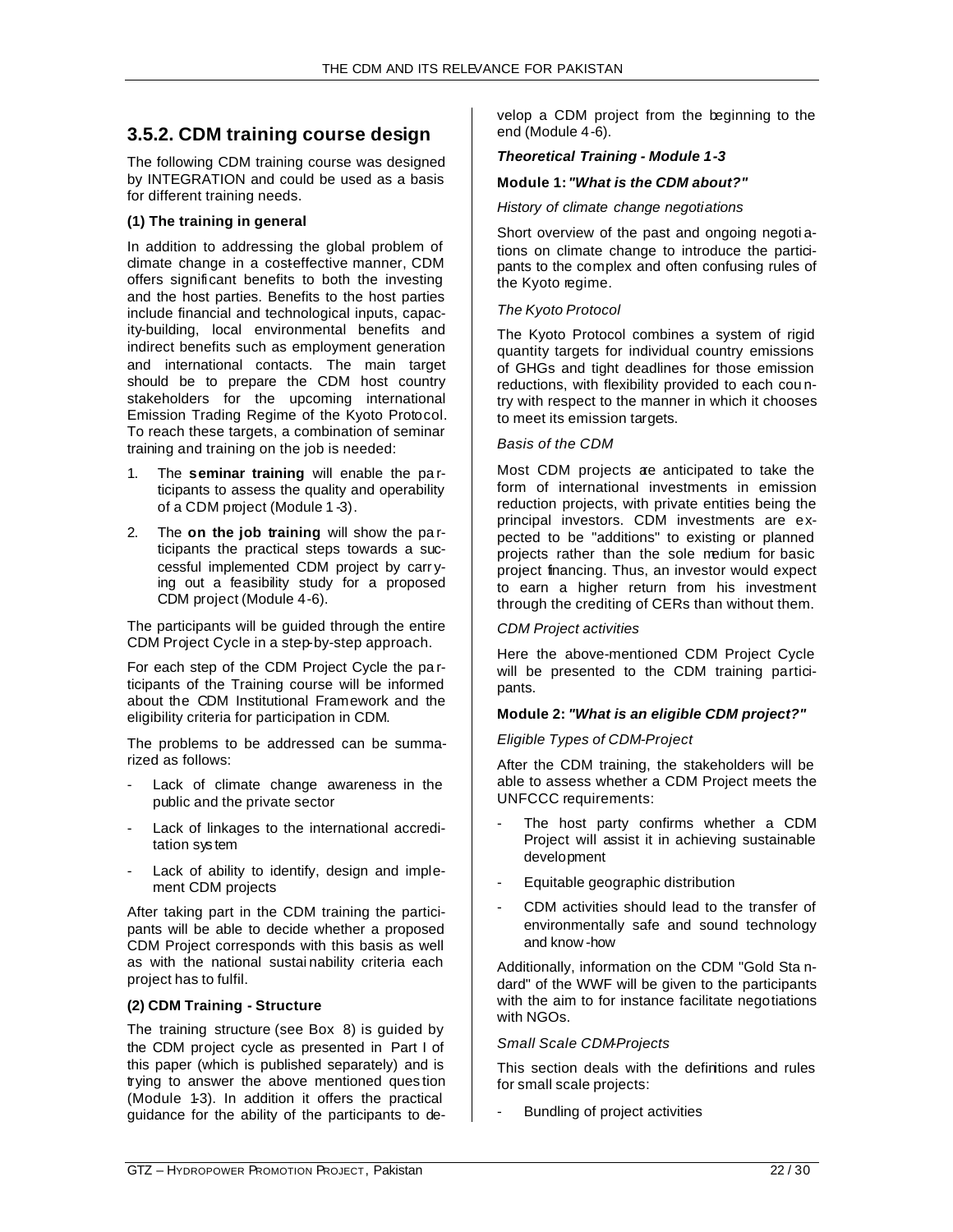- Requirements for the project design document
- Simplified baseline methodologies and monitoring plans
- Information on the different types of eligible small scale CDM projects will be given to the partidpants.

#### *Baseline determination*

The baseline can be defined as the reference development which hypothetically would have occurred, had there been no project.

Participants will be trained in using the different baseline methodologies for differing project types and in bringing them into line with the host country's national priorities.

#### **Module 3:** *"What is the significance for my country?"*

#### *CDM-Design Models:*

Information on the different models (e.g., unila teral, bilateral and multilateral) will be presented.

#### *CDM-Criteria for the Host Country*

According to each country's requirements, eligibility and sustainability criteria for CDM projects will be developed and designed in small workshops.

#### *Tasks for the stakeholder*

Each different stakeholder will be trained on his specific needs and tasks concerning the implementation of CDM projects.

#### *On-the-job Training - Module 4 -6*

#### **Training Module 4:***Study Tours*

During these study tours the participants will receive information on foreign CDM-institutions, project design and implementation as well as governmental and investor related information from industrialised countries.



*Chinese CDM Study Tour in Germany / Switzerland*

#### **Training Module 5:** *Site Visits*

Site visits in the host country as well as abroad will help the participants to identify and implement CDM projects in their home cou ntry.



*Site visit at Tri-Generation station in Berlin*

#### **Training Module 6:** *On the Job Training by CDM Pilot Projects*

The final step in the CDM training is the development and design of a pilot CDM project. Here the participants will use the project cycle steps which they were trained in during the first three sections of the CDM training. The participants will then be able to develop this pilot CDM project on a "learning-by-doing" basis.



*Seminar in wind-blade production site in Sachsen / Germany*

#### **(3) Educational Principles**

The training programme and its individual sections are based on the following principles:

- Learning by doing wherever feasible and useful.
- Direct application of learned skills throughout the course.

### **Box 9: Definition**

*Training Needs Assessment* (TNA) is a systematic procedure to diagnose changing work requirements and to develop the adequate training responses to the needs of the target groups. TNA is a critical element in the trai ning process.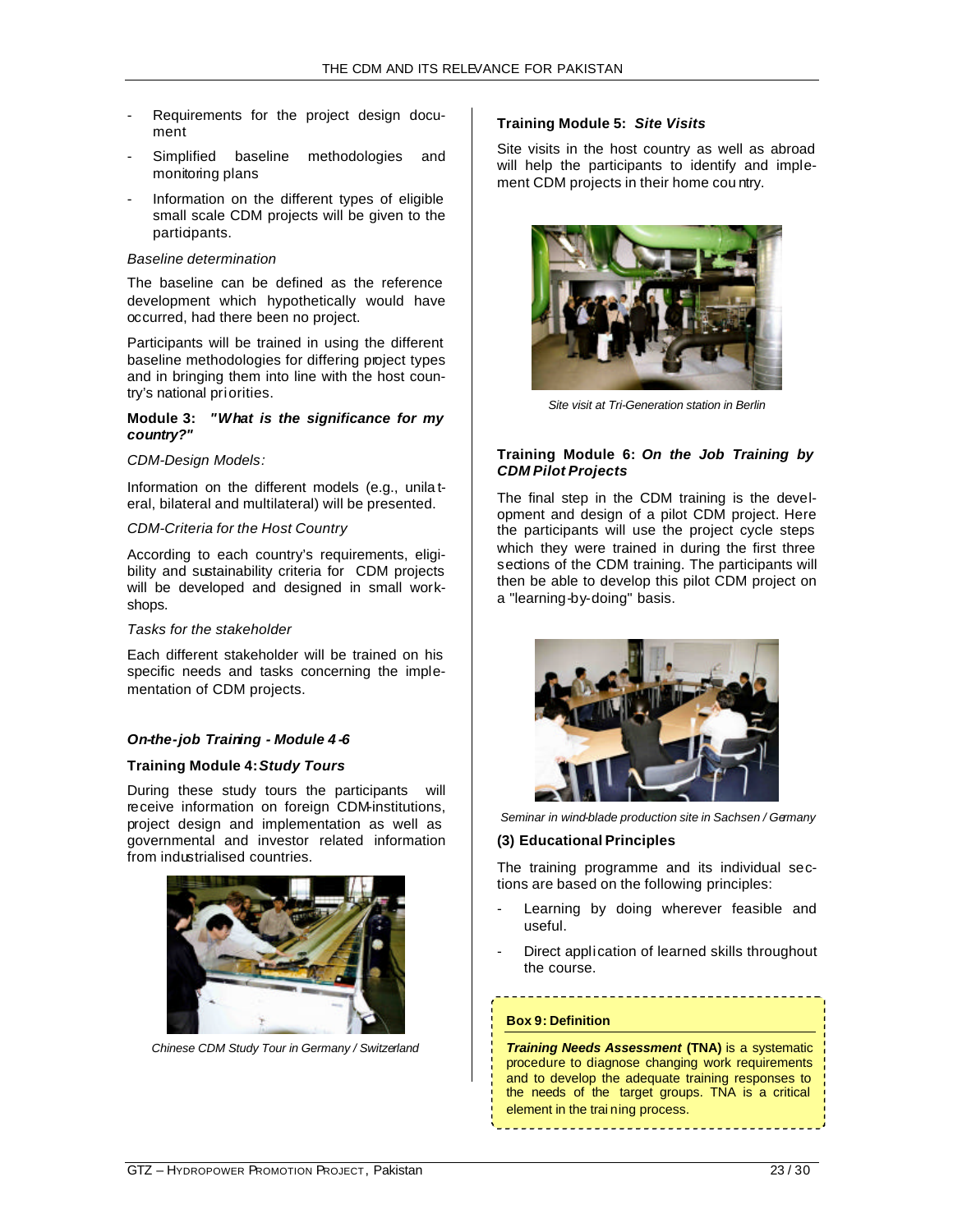- Use of real examples, plans and cases.
- The approach proceeds from the specific to the general, i.e. from the local to the provi ncial level, making the understanding of interlinkages between the different levels more easy.
- The training reflects the way complex subjects are learnt. A combination of analytic and comprehensive learning processes is needed and visualisation plays a major role throughout the training.
- The training units are separated by time buffers. The inclusion of additional topics or further clarifications is thus possible.
- Avoidance of frequent fluctua tion within the training faculty by formation of a permanently available team of trainers This will also facilitate establishment of pe rsonal relationships between trainees and trainers.
- Monitoring and evaluation by the participants mostly on a weekly basis and a concluding evaluation session at the very end of the training.

Since each training has to be adapted to the specific needs of the trainees and the characte ristics of their home country, the offered training sections are only structured suggestions which have to be modified and enriched with additional ideas, visits and activities.

### **3.5.3. CDM training needs assessment**

Training needs assessment (TNA, see Box 9) of an organisation includes: scanning the ta rgeted environment for data and information about needs and analysing the data to determine if training is the right remedy for dealing with pe rformance discrepa ncies that were prompted to assess the training needs.

TNA takes place in three phases. The first phase, **preparation**, is concerned with organising the process and including all important stak eholders, the second phase, **scanning**, is concerned with gathering data on what is going on in the work environment that might suggest the need for training. The third phase, **data analysis** , involves a review of the data gathered to determine if training is the right remedy for what is wrong or if some action not related to skill, improvement is more appropriate.

Needs assessment should support the local pr oject planning, development and implementation. It is intended as a qualitative guide for institutions and individuals in comparing existing perform-

ance with the ideal, in order to plan training pr ogrammes. The TNA is a process in the training and project cycle and has to be updated periodically based on evolving ne eds and trends.

Training should not be confused with pre-service education. Training is not education. The distin ction is important when considering how to employ the training needs assessment process. Training is concerned with the competency of people who already are part of the workforce, education is concerned with providing a knowledge base and thinking capacity needed by men and women to be productive members of the workforce at some future time.

Training is designed to produce competent behaviour that will result in accomplishments that have value for society and its institutions. But, training is expensive. There seldom are enough resources to meet every training need. However, the consequences of not training are far more expensive than the costs of training in terms of failure to develop the potential of a country's human capital. Training needs assessment, based on an identification of critical compete ncies, can bring both rigour and direction to trai ning investments (EMCP 2004b).

### **3.5.4. Target groups and their detailed competence strengthening needs**

Although a TNA will assure that the training co ntent will most likely meet the target groups requirements, it does not assure that the right trai ning course matches with the appropriate candidates and that the training contents matches with the practical needs of real participants. Addres sing the candidates and their selection is one of the main concerns of each training management.

#### **(1) Develop a target group profile**

A target group profile is a guide in the Training Development Process. The trainer (or asses sment team) should develop a profile of the lear ning group in terms of age range, educational background, length of time on the job, job responsibilities, and similar factors. This information is helpful to the trainer in making decisions about such things as training content, methods, scheduling, selection of participants, location of training, or size of the group.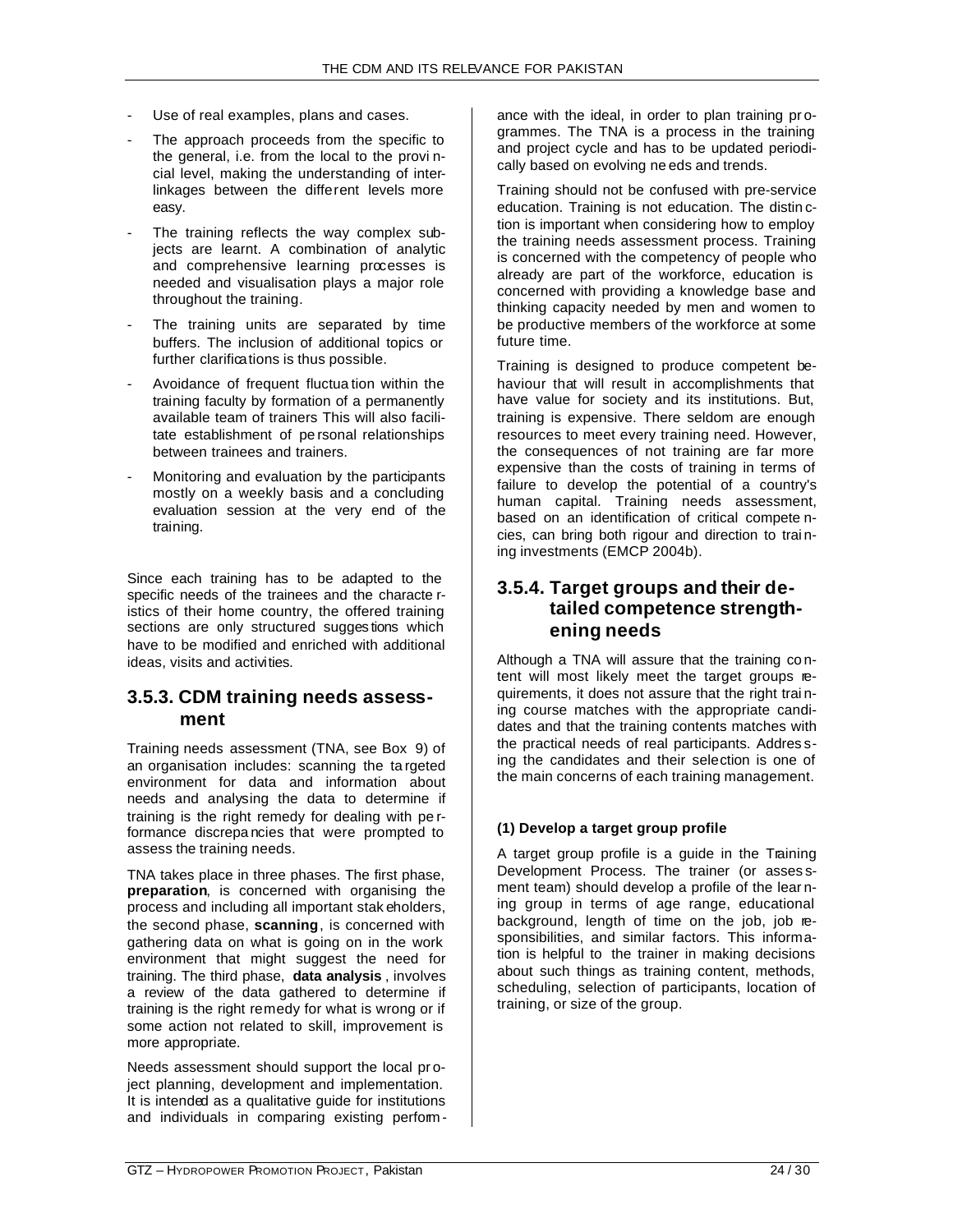### **3.5.5. Multi-level evaluation and quality assurance**

#### **(1) Evaluation of Training Measures**

The aim of this evaluation is to find out whether the objectives CDM Training are met. Additionally, it helps us to continuously improve the quality and the relevance of the training measures. Generally, opinions and statements concerning the quality and effects of the training courses are acquired through questionnaires at the end of the course and modules. General ques tionnaires, i.e. not specific to the type of training module, ensure standardized evaluation criteria. Additionally, informal measures such as boxes to collect com plaints and suggestion for improvement might be used.

A follow-up of the training and the offer of further assistance is part of our dedication and responsibility. It helps to assure not only more effective guidance of the participants after their return, but also to use middle term impacts of the training to constantly improve our course offer.

#### **Evaluation Levels**

- Participants evaluate the trainer, training module and the training environment on completion of each training course (P-T-Evaluation). This evaluation is obligatory.
- Trainer evaluates each participant on completion of each training course (T-P-Evaluation). This evaluation is to be pe rformed whenever possible, (i.e. if one trainer gets to know the participants for a longer period, for instance in training courses abroad)
- Institutions evaluate the impact of the training module on the institute (I-P-Evaluation). This evaluation could be done as soon as the HRDP reaches a higher organisational level.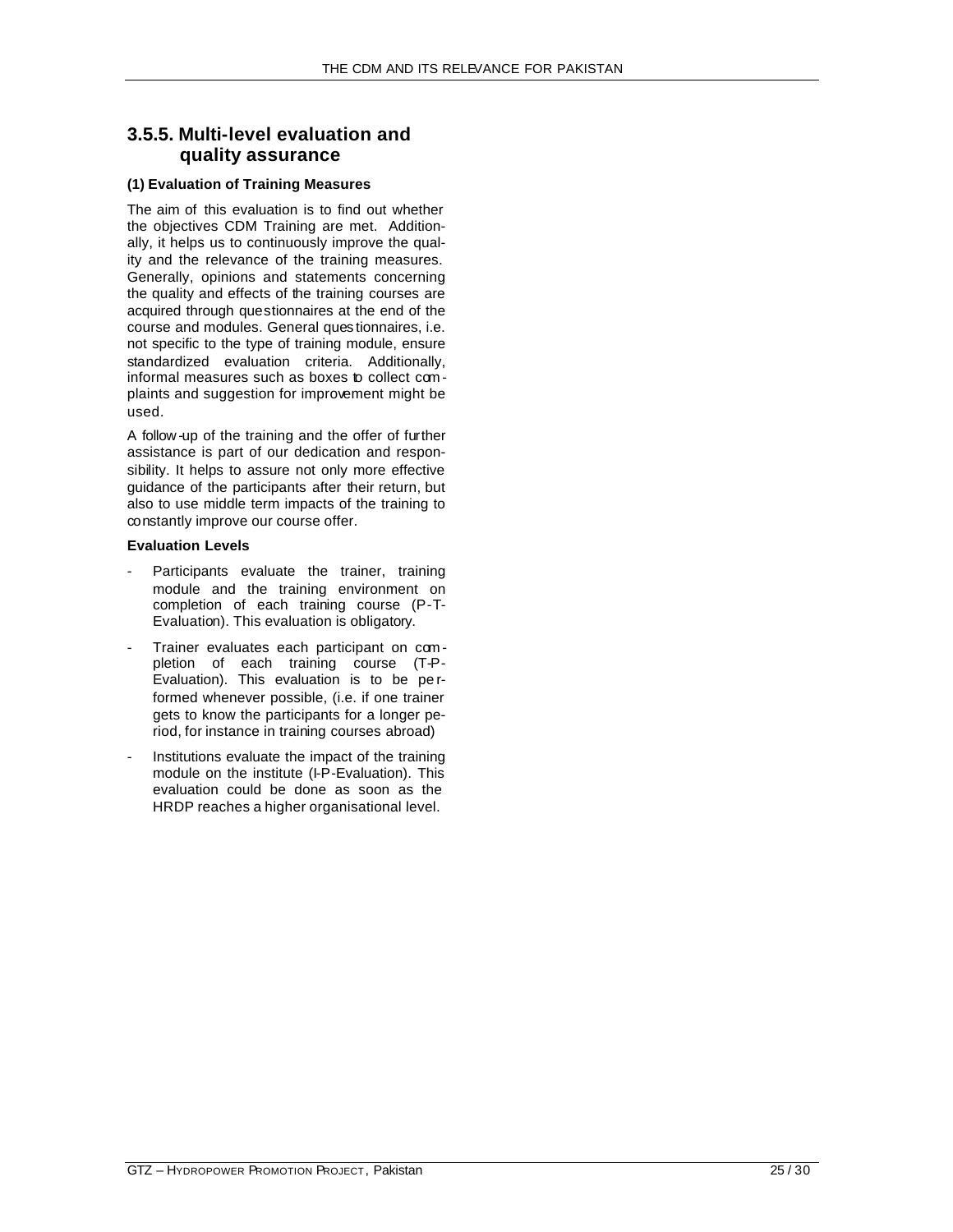# **4. Abbreviations**

| AAU                      | Assigned Amount Units from Emission Trading                                                                                      |
|--------------------------|----------------------------------------------------------------------------------------------------------------------------------|
| <b>Annex I Countries</b> | Countries that signed the FCCC: OECD, Russia, Eastern Europe Countries, Turkey                                                   |
| <b>Annex B Countries</b> | Countries that signed the KP: Annex I Countries without Turkey and Belarus                                                       |
| AIJ                      | Activities implemented jointly: JI and CDM projects of the pilot period from 1997 to<br>2000                                     |
| <b>BAU</b>               | <b>Business as Usual</b>                                                                                                         |
| <b>CDM</b>               | Clean development mechanism                                                                                                      |
| <b>CER</b>               | Certified Emissions Reductions from CDM projects                                                                                 |
| <b>COP</b>               | Conference of the Parties                                                                                                        |
| DC.                      | Developing Country ("non Annex B Country")                                                                                       |
| EB                       | Executive Board for the CDM                                                                                                      |
| <b>EIT</b>               | Economy in Transition: Countries that are undergoing the process of transition to a<br>market economy                            |
| ER                       | <b>Emission Reduction</b>                                                                                                        |
| ERU                      | Emission Reduction Units from JI projects                                                                                        |
| ET                       | <b>Emission Trading</b>                                                                                                          |
| <b>FCCC</b>              | Framework Convention on Climate Change                                                                                           |
| <b>GHG</b>               | Greenhouse Gases                                                                                                                 |
| IC                       | Industrialized Countries                                                                                                         |
| <b>IPCC</b>              | International Panel on Climate Change                                                                                            |
| JI                       | Joint-Implementation                                                                                                             |
| KP                       | Kyoto-Protocol                                                                                                                   |
| <b>LULUCF</b>            | Land Use, Land Use Change and Forestry                                                                                           |
| <b>NSSD</b>              | National Strategies for Sustainable Development                                                                                  |
| <b>PCF</b>               | Prototype Carbon Fund of the Worldbank                                                                                           |
| OECD                     | Organisation for Economic Co-operation and Development                                                                           |
| QELROS                   | Quantified Emissions Limitation and Reduction Objectives                                                                         |
| <b>RE</b>                | Renewable Energy                                                                                                                 |
| <b>Sinks</b>             | Carbon reservoirs which can bound CO2 for a time, e.g. forests or soil                                                           |
| <b>SSC</b>               | Small Scale CDM Projects                                                                                                         |
| UG                       | Umbrella-Group: Group of Annex B Countries - Australia, Iceland, Japan, Canada,<br>New Zealand, Norway, Russia, Ukraine, and USA |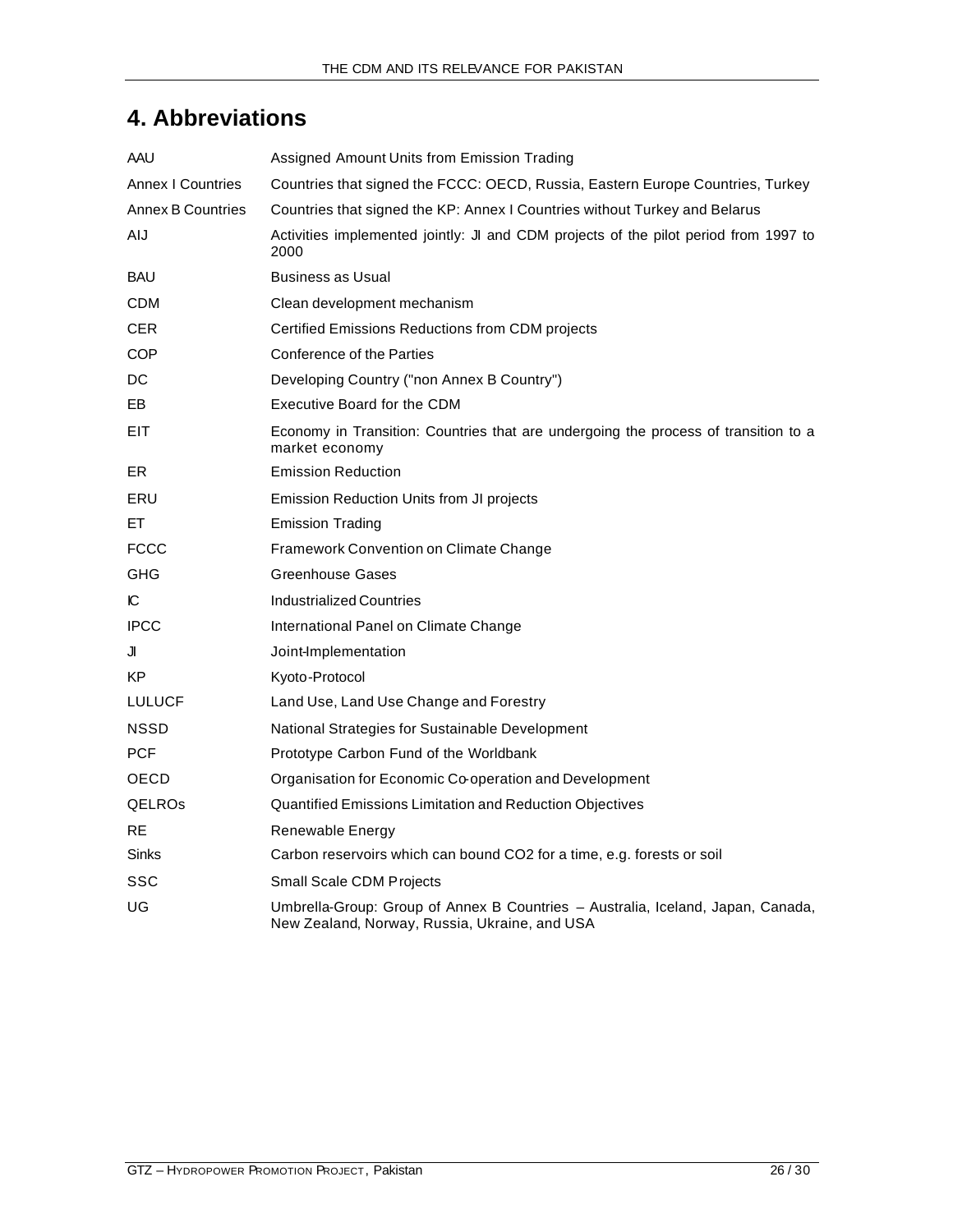### **5. References**

- Baumert, K: *Designing the Clean Development Mechanism to meet the needs of a broad range of interests*; World Resources Institute - WIR; 2000
- Bemmerlein-Lux, F & M. Born: *Guide to Capacity Building and Professional Exchange in Sustainable Development - A practical guide*, EMCP 2004a (in preparation)
- Bemmerlein-Lux, F & M. Born: *Manual on Capacity Building and Training Management for Local Initiatives - A practical guide for training project managers*, EMCP 2004b (in preparation)
- CDM Watch: *Damming the CDM Why Big Hydro Is Ruining the Clean Development Mechanism*, 2002
- CSDA: *Establishing National Authorities for the CDM,* International Institute for Sustainable Development and the Center for Sustainable Development in the Americas (CSDA)*,* 2002

EcoSecurities: *Determination of baselines and monitoring protocols for non-LUCF projects*; DEFRA; 2002

GTZ: *Greenhouse Gases Inventory Study (part of the ALGAS project)*, 1998

IEA: *Mapping the Energy Future: Energy Modelling and Climate Change Policy*. 1998.

IPCC: *Climate Change 2001: Impacts, Adaptation, and Vulnerability; Summary for Policy Makers*; IPCC - International Panel of Climate Change; 2001a

IPCC: *Climate Change 2001, Mitigation, Contribution of Working Group III to the Third Assessment Report of the Intergovernmental Panel on Climate Change* , Cambridge University Press. 2001b

- Jacobsen H K. Integrating the bottom -up and top-down approach to energy-economy modelling: the case of Denmark, Energy Economics 1998, 20: 443~461.
- Jepma, C.J. et.al.: *PROBASE Procedures for Accounting and Baselines for JI and CDM Projects*; Joint Implementation Network; 2003
- Kartha, S. & M. Lazarus : *Practical Baseline Recommendations for Greenhouse Gas Mitigation Projects in the Electric Power Sector*; OECD; 2002
- Kenber, M. et.al.: *The Gold Standard Background and Overview* ; WWF Climate Change; 2004
- Kenber, M. et.al.: *The Gold Standard Clean Development Mechanism Design Document (GS CDM-PDD)*; WWF Climate Change; 2003
- Michaelowa, A: *Mitigation versus Adaptation: The political Economy of Competition between Climate Policy and the Consequences for Developing Countries*; HWWA; 2001
- Ministry of Water, Lands and Environment, Uganda: *Capacity Building for the CDM in Uganda*; UNDP; 2001
- OECD: *Taking Stock of Progress under the Clean Development Mechanism (CDM)*, 2004
- P.R. of China: *National Report on Sustainable Development*; P.R. of China, 2002
- Smith, A.: *Technology Without Borders; Case Studies of Successful Technology Transfer*; International Energy Agency - IEA; 2001
- Sperling, F. et.al.: *Poverty and Climate Change Reducing the Vulnerability of the Poor through Adaptation*; GTZ; 2003
- TERI: *Framework for improving the diffusion and implementation of environmentally sound technologies and know-how under the UNFCCC: perspectives from the Asia-Pacific region*; Tata Energy Research Institute; 2003
- Toufiq A. Siddiqi & Myung-Kyoon Lee: *The Roles of Capacity Building and Technology Transfer in the Clean Development Mechanism*; UNEP; 2001
- UNDP: *Report of the Asia Meeting on Efficient Clean Development Mechanism Operations; April 1-3, 2003, Kuala Lumpur, Malaysia* ; UNDP; 2003
- UNFCCC: *The Marrakech Accords Results of COP 7 concerning CDM, JI and ET*; UNFCC; 2002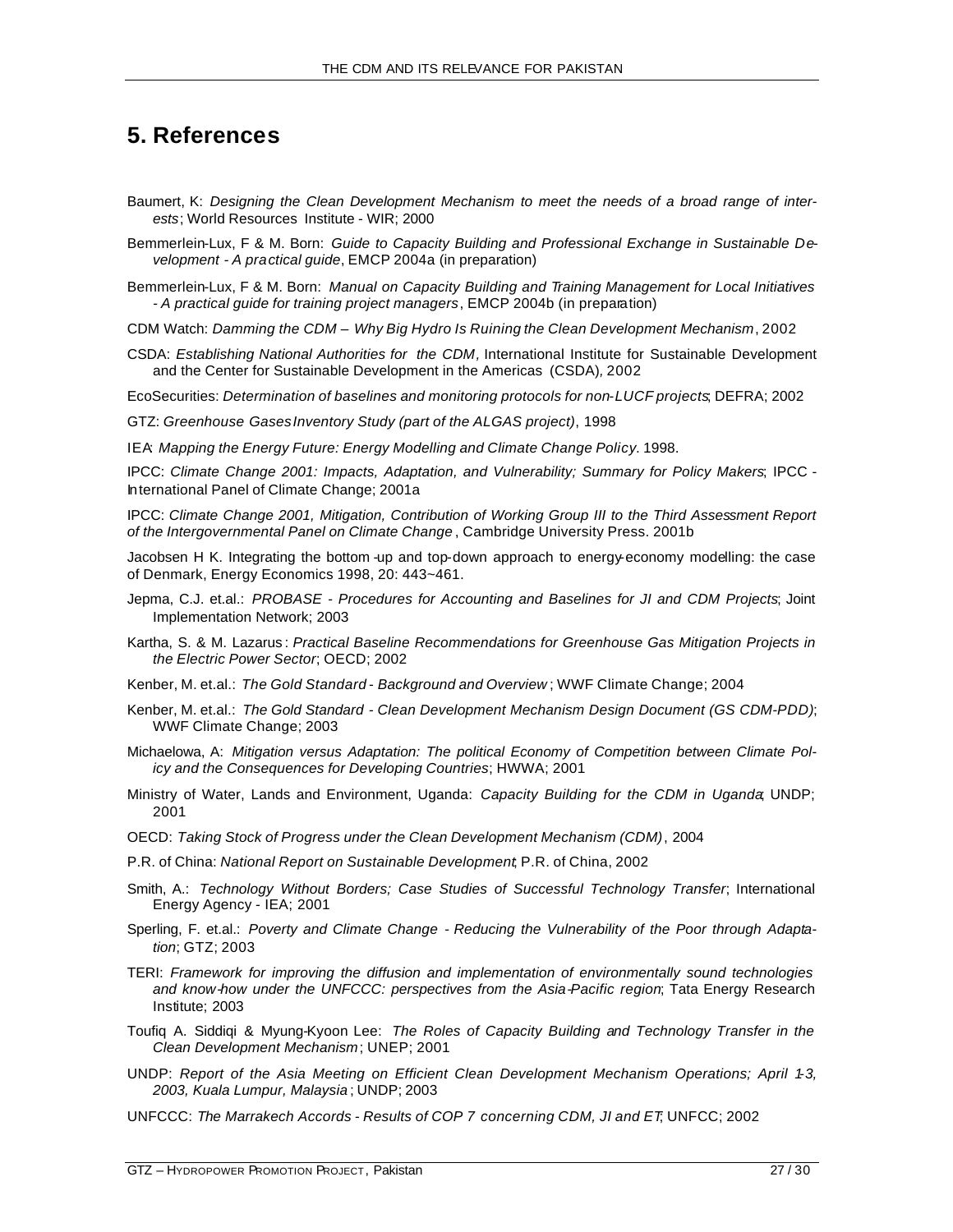Wang Can: *Climate Change Policy Simulation and Uncertainty Analysis: a Dynamic CGE Model of China*, Thesis for Ph.D., Tsinghua University, 2003. (in Chinese)

Wang Can, Chen Jining & Zou Ji: *The theory of CGE modelling and its applications in climate change policy*, Shanghai Environmental Science, 2003,22(3): 206-212. (in Chinese)

Wang Can, Chen Jining & Zou Ji: *Discussion on mathematical models in climate change policy study*, Shanghai Environmental Science, 2002, 21(7): 435-439. (in Chinese)

WTO: *Agreement on Trade-Related Aspects of Intellectual Property Rights*; WTO - TRIPS; 2001

Zakri, A. H.; Singh, S. & Villarin, J.T.: *Capacity Development Initiative - Country Capacity Development Needs and Priorities; Regional Report for Asia and the Pacific*; UNDP and GEF; 2000

Zhang Z. & H. Folmer: *Economic Modelling Approaches to Cost Estimates for the Control of Carbon Dioxide Emissions*, Energy Economics 1998, 20: 101 -120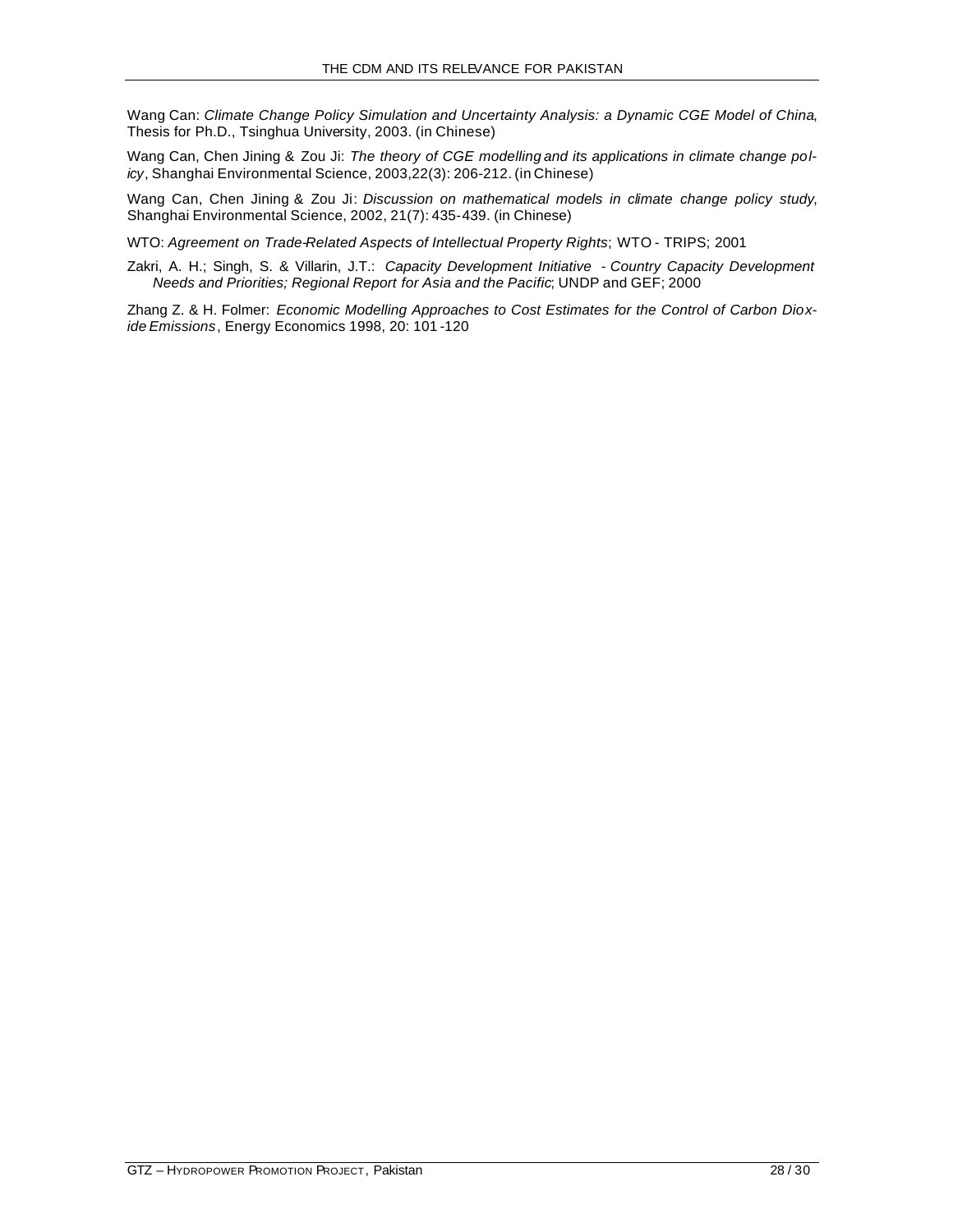# **6. Glossary<sup>9</sup>**

**Adaptation** (to climate change): means the realisation of measures to prevent the impacts of e.g. sea level rise or floods.

**Adaptive capacity:** is the ability of a system to adjust to climate change (including climate variability and extremes) to moderate potential damages, to take advantage of opportuni ties, or to cope with the cons equences.

**Additionality:** The issue of whether greenhouse gas emissions reduction or sequestration in a CDM (or JI) project occurs over and above the baseline and constitutes a new reduction that would not have otherwise occurred without the existence of the project. There are several distinct forms of additionality:

- Financial additionality: a project does not use ODA (Official Development Assistance) or GEF funds.
- Economic/investment additionality: the project is not profitable taking into account risks and nonmonetary barriers. There are differing views how to determine economic/investment additionality in quantitative terms.
- Environmental additionality: the project reduces emissions.

**Assigned amount unit (AAU):** a unit issued pursuant to the relevant provisions in the annex to decision - /CMP.1 (Modalities for the accoun ting of assigned amounts) and is equal to one metric tonne of carbon dioxide equivalent, calculated using global warming potentials defined by decision 2/CP.3 or as subsequently revised in accordance with Article 5;

**Certified emission reduction (CER):** a unit issued pursuant to Article 12 and requirements there under, as well as the relevant provisions in these modalities and procedures, and is equal to one metric tonne of carbon dioxide equivalent, calculated using global warming potentials defined by decision 2/CP.3 or as subsequently revised in accordance with Article 5;

**Emission reduction unit (ERU):** a unit issued pursuant to the relevant provisions in the annex to decision -/CMP.1 (Modalities for the accounting of assigned amounts) and is equal to one metric tonne of carbon dioxide equivalent, calculated using global warming potentials defined by decision 2/CP.3 or as subs equently revised in accordance with Article 5;

**Leakage:** Indirect effects of emission reduction projects or policies that lead to a rise in emissions els ewhere. E.g. fossil fuel substitution leads to a decline in fuel prices and a rise in fuel use elsewhere. In the case of CDM projects in both forestry and energy sectors, leakage can be a result of unexpected effects including unforeseen circumstances, improperly defined baseline, improperly defined project lifetime or project boundaries, and inappropriate project design.

**Mitigation** means the reduction of GHG emissions from different sources (e.g. industry, traffic, hous eholds, agriculture).

**Removal unit (RMU):** a unit issued pursuant to the relevant provisions in the annex to decision -/CMP.1 (Modalities for the accounting of assigned amounts) and is equal to one metric tonne of carbon dioxide equivalent, calculated using global warming potentials defined by decision 2/CP.3 or as subsequently revised in acco rdance with Article 5;

**Sensitivity:** The degree to which a system is affected, either adversely or beneficially, by climate-related stimuli. Climate-related stimuli encompass all the elements of climate change, including mean climate characteristics, climate variability, and the frequency and magnitude of extremes. The effect may be direct (e.g., a change in crop yield in response to a change in the mean, range, or variability of temperature) or indirect (e.g., damages caused by an increase in the frequency of coastal flooding due to sea-level rise).

**Stakeholders:** Means the public, including individuals, groups or communities affected, or likely to be affected, by the proposed clean development mechanism project activity.

 $^9$  Please note: This glossary is not trying to be complete. It just is giving some explanations for some terms not so common used in this paper. Further very useful climate change related glossaries can be found in the following papers: 149, 362.